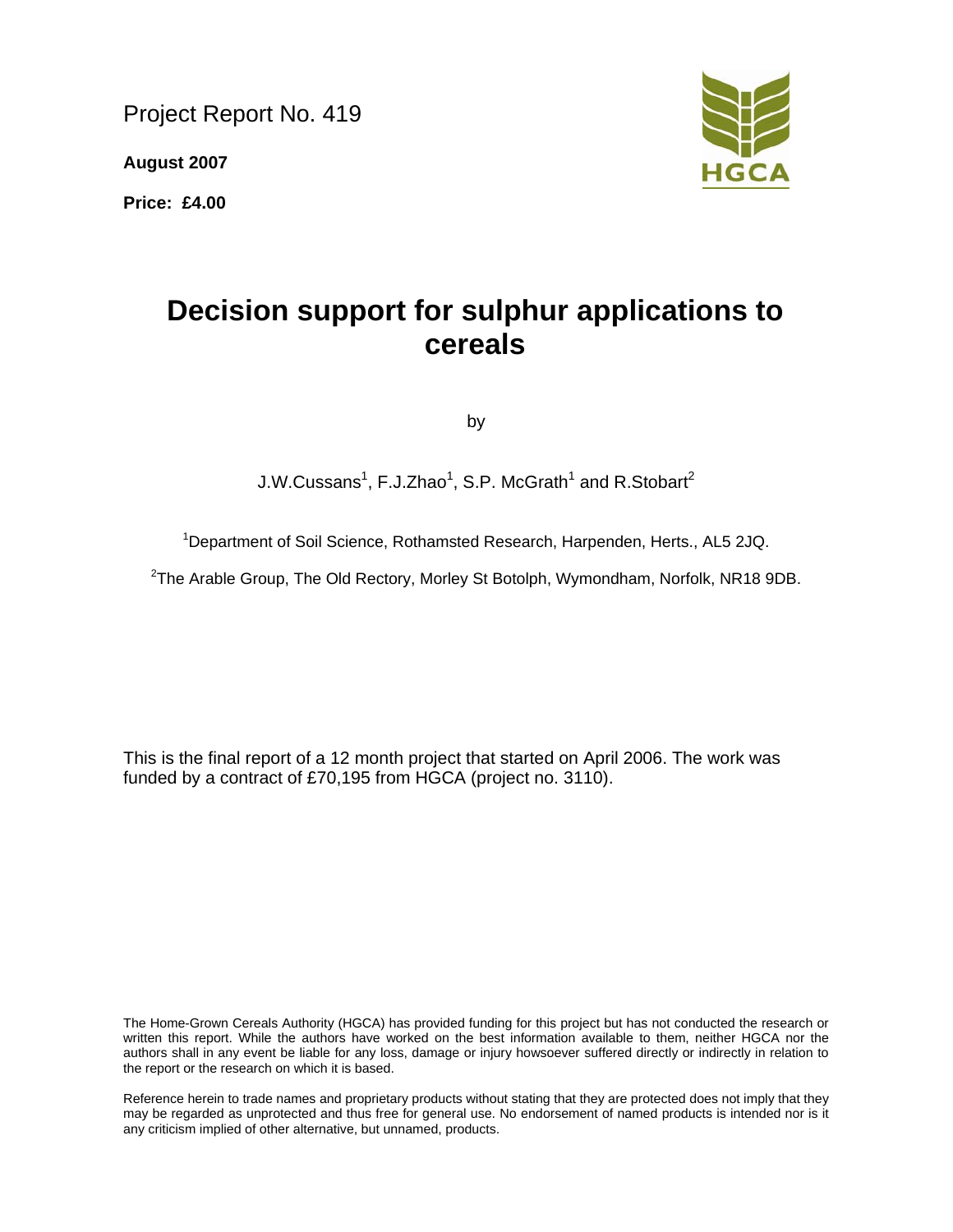# **Contents**

| APPENDIX 1: Crop values, growing areas and other prices used in calculations32 |  |
|--------------------------------------------------------------------------------|--|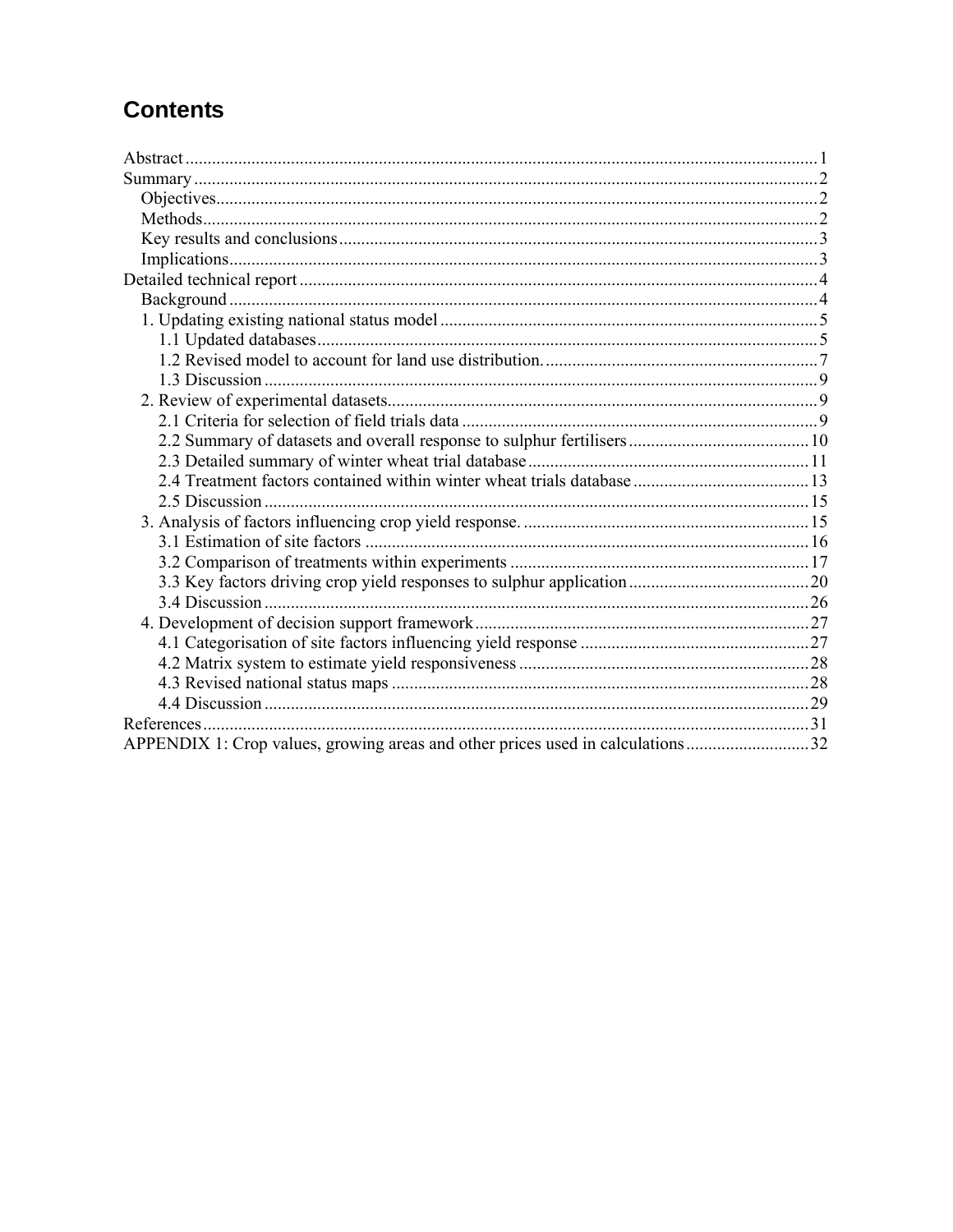## **Abstract**

Yield response to the application of sulphur fertilisers has become more widespread in cereals. Without sulphur fertiliser, yield losses in winter wheat can be up to 30% in the most responsive situations (approximately £240/ha at current prices) but average 6% (approximately £48/ha). This represents a total potential loss of £83million across England in winter wheat alone (with similar levels of yield loss in other cereals). On the other hand, a typical application of 20 kg S/ha costs about £10/ha, which would be a waste if crop yield does not respond to sulphur fertiliser. A number of factors interact to influence the soil sulphur supply and a crop's ability to explore the available sulphur pool in the soil. These factors need to be considered together to guide the decision on sulphur applications.

Two hundred and four field trials on sulphur responses in cereals were collated as part of the project. A subset of 88 trials with winter wheat was chosen for further statistical analysis, based on a number of selection criteria. Within this subset of trials, 26% showed a significant and positive response to sulphur application. The data were analysed to determine the key factors affecting yield response to sulphur.

Site factors including soil type and over-winter rainfall were found to be important, whereas the influence of sulphur deposition was relatively small. This is likely to be due to a combination of decreased overall sulphur deposition coupled with the relatively small range of deposition rates now experienced in rural areas of the UK. A new matrix scoring system was developed based on the relative contribution of over-winter rainfall, soil type and sulphur deposition to guide cereal growers on sulphur applications to cereals.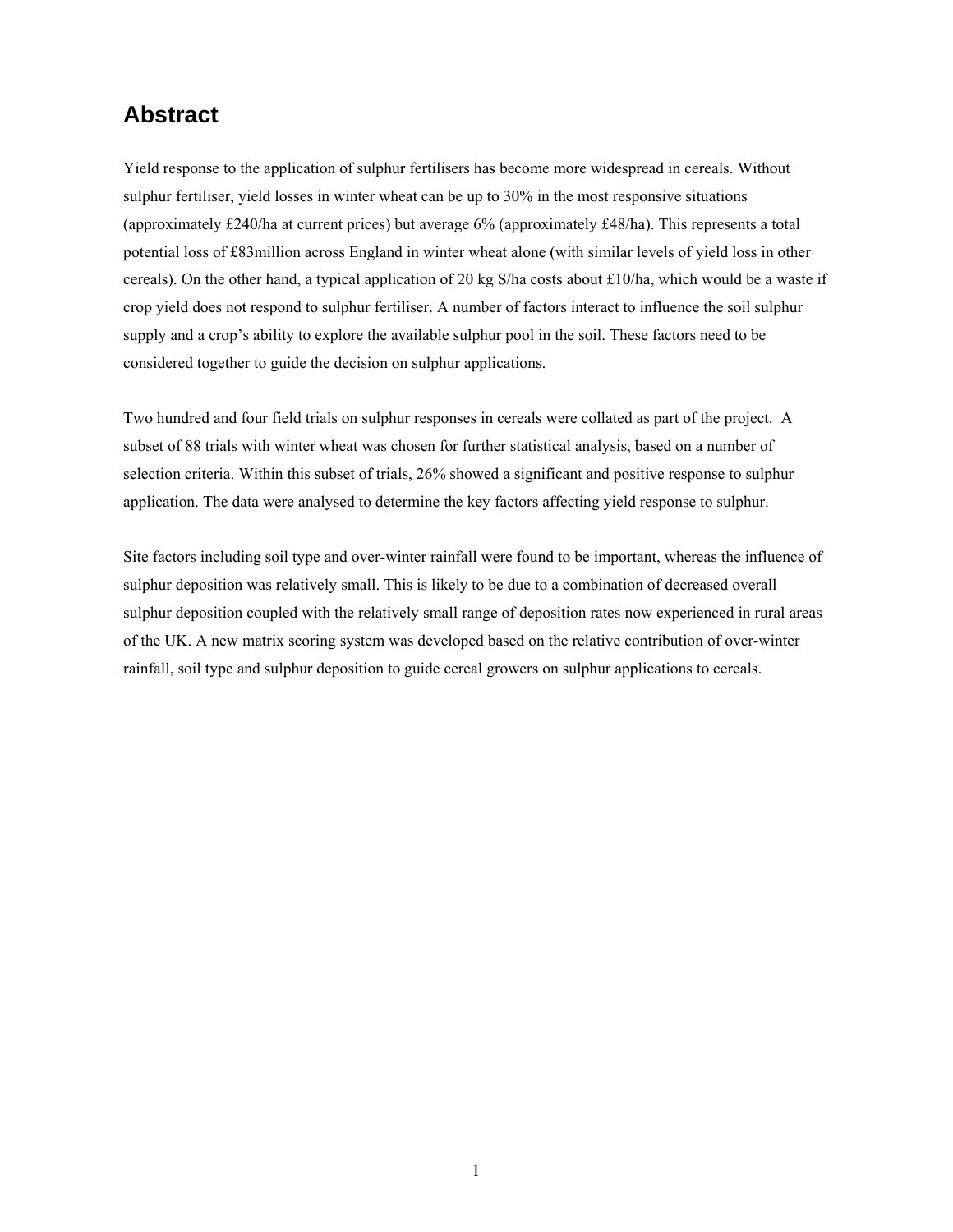## **Summary**

## *Objectives*

- 1. To update and develop further an existing model of the national status of yield responsiveness to sulphur fertilisers in cereals.
- 2. To collate and review experimental data, both published and unpublished, on sulphur responses in cereals.
- 3. To analyse experimental data to identify the key factors that are driving crop yield response to sulphur fertiliser.
- **4.** To develop a decision support framework for predicting yield response to sulphur application in cereals. A matrix system will be devised to help farmers and consultants decide whether sulphur should be applied on a field by field basis.

## *Methods*

1. In a previous project funded by HGCA, a simple risk assessment model for predicting the national status of cereal crop yield responsiveness to sulphur was developed (McGrath et al. 1995, HGCA Project Report No. 115). This model used large national databases for soils, rainfall and atmospheric sulphur deposition. The sulphur deposition data used in that work are out of date by more than 10 years now. During that time a dramatic decrease in sulphur deposition has occurred. This project has updated the national databases to improve our understanding of how the national status of cereal crop yield responsiveness to sulphur has changed.

2. Two HGCA-funded projects on various aspects of the sulphur nutrition of cereals have been carried out by Rothamsted research since 2000. One on malting barley (Zhao et al. 2005, HGCA Project Report No. 369), and the other on the development of diagnostics (Blake-Kalff et al, 2004, HGCA Project Report No. 327). In addition, sulphur response trials have been conducted by TAG (Arable Research Centre and Morley). In total, over 204 field trials on cereal yield response to sulphur were available. Some of the trial results have been published, but many have not. These data were collated, together with important information such as geographical location, soil type, soil analysis data, weather, cropping history and variety.

3. A statistical analysis of the relationships between locations, soil type and weather and sulphur responses in winter wheat was undertaken in order to identify the key factors that influence sulphur responses. It is clear that a number of factors interact to influence soil sulphur supply and a crop's ability to explore the available sulphur pool in the soil. Section 3 of this report aims to identify these key factors, which include soil type, sulphur deposition and weather pattern (particularly winter rainfall). The key factors were weighted according to their relative importance in determining sulphur supply to crops.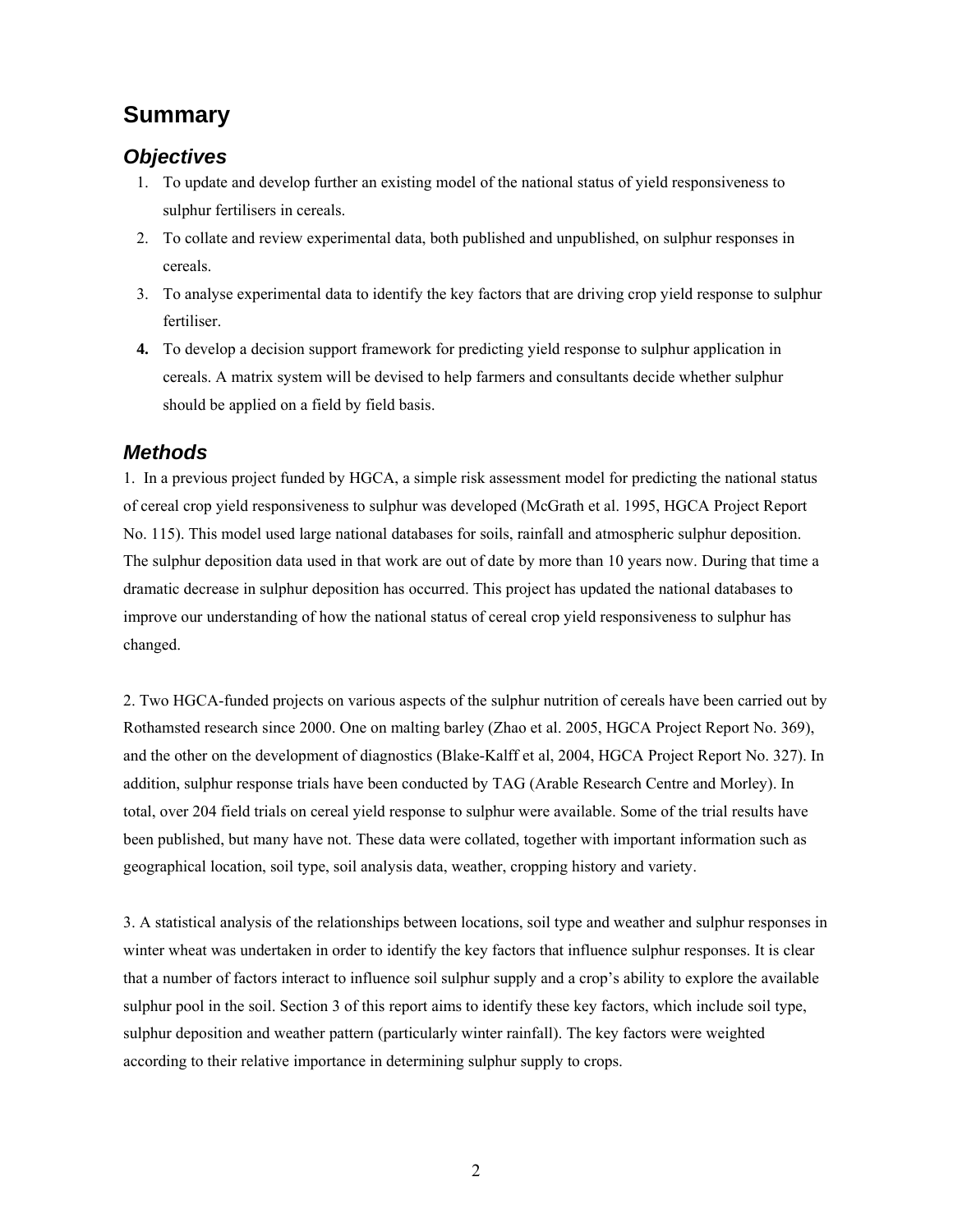4. A decision matrix framework was developed based on the analysis carried out in Section 4. For an individual field crop the overall responsiveness in three categories (high, medium and low) was estimated using soil type, over-winter rainfall and sulphur deposition information This matrix system approach is simple to use, and can be used to guide the decision on sulphur applications to cereal crops on a field-byfield basis early in the growing season.

## *Key results and conclusions*

- Based on an analysis of field trials data and an update of the national risk model, a robust estimate of the percentage of wheat crops where significant yield responses to the application of sulphur is approximately 30%.
- Yield response to sulphur seems more pronounced in wheat crops than in barley.
- In all of the trials with wheat an overall average of 6% yield response was observed (rising to 27% response where ONLY significantly positive yield responses were considered)
- Actual yield response observed in an individual field trial was driven by the interactions between soil type, over-winter rainfall and estimated sulphur deposition. Other factors used within the analysis (nitrogen fertiliser rate, crop cultivar) were not significant.
- The project highlights two areas for targeted research in the future: the influence of crop rotation on sulphur supply for cereal crops and the role of organic manuring on building up sulphur reserves in the soil.

#### *Implications*

The latest survey of fertiliser practice (Anon 2005) shows that 41% of the cereal crop area in the UK (this equates to 1.19 million ha) was treated with sulphur fertilisers at an average rate of 22 kg S/ha in 2005. This is equivalent to a total amount 26.4 thousand tonnes of sulphur being used. Using an assumed price of £0.5 per kg S, the total cost of sulphur fertilisers is estimated at £13.2 million for cereals per year. What is not clear from the survey is whether the sulphur fertiliser is being applied in the appropriate responsive areas. A 25% improvement of sulphur use, *i.e.* through better targeting of sulphur applications, means a potential saving of £3.3 million on fertilisers.

 Using a figure of 30% of the wheat grown (a total of 560 thousand ha) being at risk of yield loss if sulphur fertilisers are not used, an average wheat yield of 8 t/ha and an estimate of 27% yield response to sulphur applications, the estimated potential yield increase due to sulphur is presently 1.2 million tonnes of wheat. This amounts to a value of over £120 million in extra wheat yield at the current price of £100/tonne. In addition to this, effects on quality are also important for the market, but these are more difficult to quantify.

 The decision support framework created by this project allows cereals growers to make a realistic assessment of the crop yield responses to sulphur application for individual situations. This will help them to decide on the sulphur application strategy early in the growing season.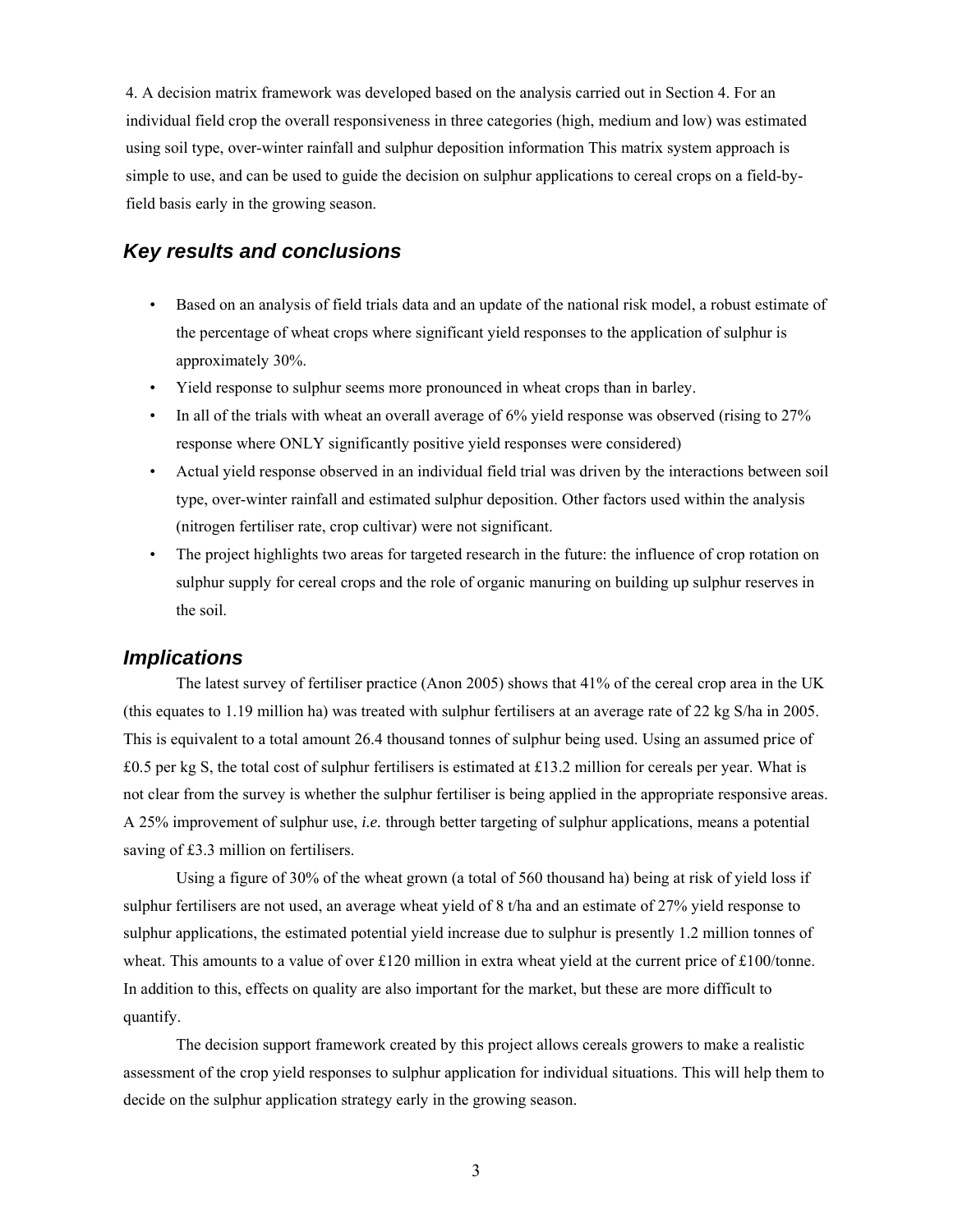## **Detailed technical report**

## *Background*

 There is no doubt that yield response to sulphur application has become widespread in UK crops, most prominently in oilseed rape and to a lesser extent cereals (McGrath et al. 2002; Zhao et al., 2002). For oilseed rape, the potential yield response to sulphur application is so high that a blanket application of sulphur to all crops is now warranted. However, this is not the case for cereals, particularly in light of the current economic conditions in farming and the need to reduce input costs. It is important that cereal growers are able to make correct decisions on the applications of sulphur fertilisers, to avoid potential yield losses or to avoid unnecessary applications of sulphur where not warranted. However, this is not an easy task.

A number of projects, funded or co-funded by HGCA, have been conducted to investigate various aspects of sulphur nutrition of cereals since the early 1990s. These projects highlight the extent of crop yield responses to sulphur application (McGrath et al. 1995. HGCA Project Report No. 115), the impacts of sulphur on yield and breadmaking quality of wheat (McGrath et al. 1999. HGCA Project Report No. 197) and barley (Zhao et al. 2005, HGCA Project Report No. 369), the efficiency of different forms of sulphur fertilisers (Riley et al. 2000. HGCA Project Report No. 222), and soil analysis and crop diagnosis methods for predicting yield responses to sulphur application (Withers et al. 1997. HGCA Project Report No. 142; Blake-Kalff et al. 2000. HGCA Project Report No. 327). It seems that although in some cases it can be useful (Zhao et al. 2005, HGCA Project Report No. 369) soil analysis does not always provide a reliable indicator for crop yield responses to sulphur (Withers et al. 1997. HGCA Project Report No. 142). Plant diagnostic methods are more successful, but the results obtained are often too late to guide the decision on sulphur application for the current crop (Blake-Kalff et al. 2004. HGCA Project Report No. 327).

It is believed that the decision on sulphur application should be made taking into account all of the key factors affecting sulphur supply to crops and the ability of a crop to explore the available sulphur pool in soil. The key factors are likely to include soil type, weather conditions (especially winter rainfall), atmospheric deposition of sulphur, past use of manures or other sulphur-containing fertilisers, and cropping history. Data are available from a large number of field trials that have already been conducted. Approximately 200 field trials have been conducted in the HGCA funded projects listed above. In addition, TAG (including its predecessors ARC and Morley) has conducted a number of commercially funded sulphur response trials on cereals. Here we evaluate these data in this report, and develop a decision matrix system for assessing the potential yield responses to sulphur application in cereals.

In a previous project carried out in 1992-1994 (McGrath et al. 1995. HGCA Project Report No. 115), a model for the national status of yield response to sulphur application was developed, using national databases for soil, atmospheric deposition and weather. The model predicted that cereal crops grown on 11% of the British land area were highly responsive to sulphur application and this would increase to 27% by 2003 if atmospheric deposition was to decrease to meet the national targets on air pollution control. In fact,  $SO<sub>2</sub>$  emissions and atmospheric deposition of sulphur decreased much more rapidly than expected, especially

4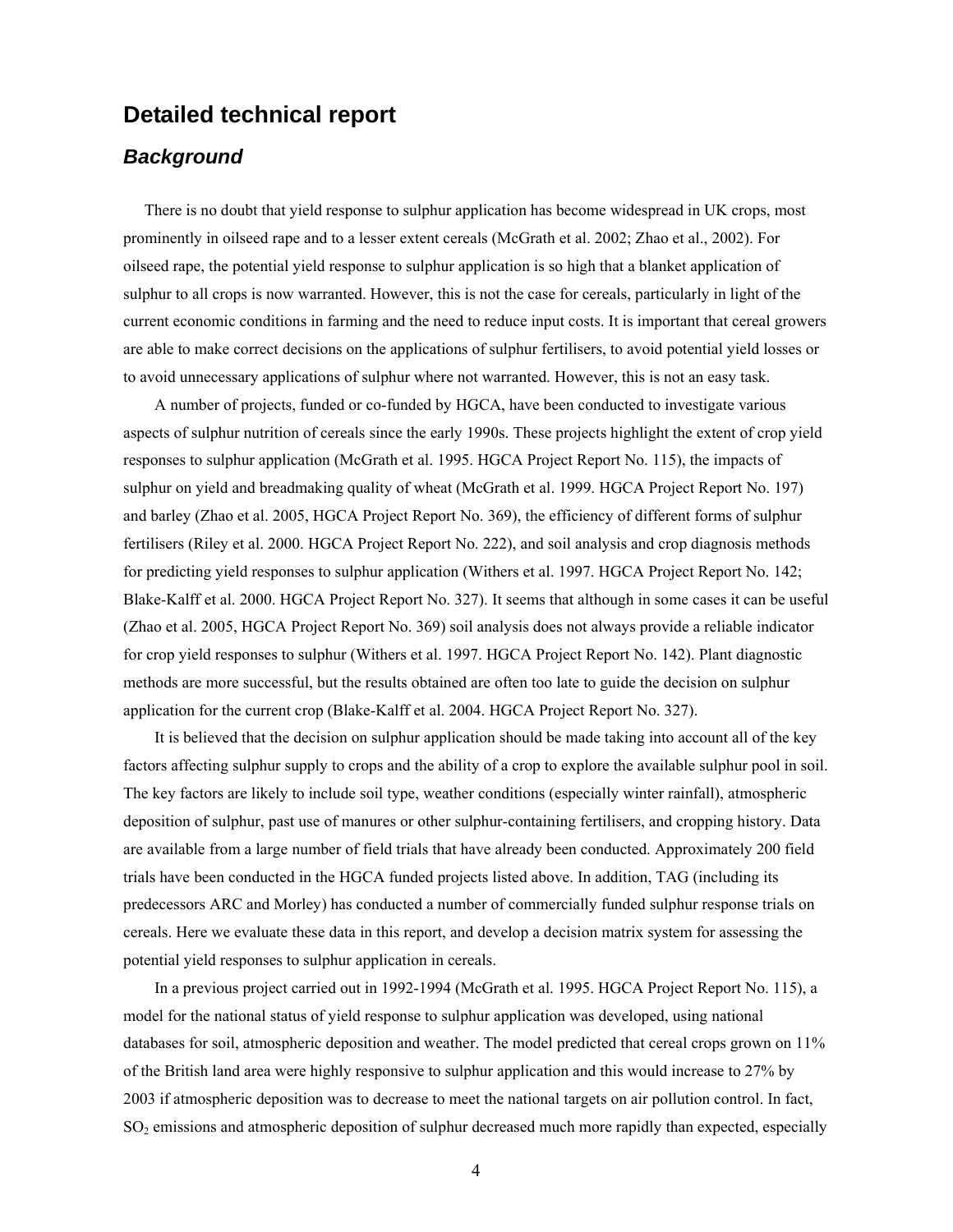since 1998. New data on atmospheric deposition are now available; there is a need to update the model prediction to gain a better picture of the current nationwide situation with regard to yield responsiveness to sulphur. Also, we see the need to extend the model, taking into account of the research done over the last decade and, specifically, integrating the matrix scoring system into the risk assessment model.

## *1. Updating existing national status model*

A model that assesses the national status of cereal crops responsiveness to sulphur fertilisers was published in 1995 (McGrath & Zhao, 1995). This model was based on soils, rainfall and sulphur deposition databases dating from 1990. While the distribution of soil types can be considered static, in the period between 1990 and the current time sulphur deposition has changed considerably (Bower et al., 2005). In addition an improved historic rainfall database for the UK land surface has become available (Perry  $\&$ Hollis, 2005).

#### **1.1 Updated databases**

The model described in McGrath  $&$  Zhao (1995) was updated using new datasets where available. The existing database for soils, originally obtained from the National Soil Inventory (McGrath & Loveland, 1992) (for England and Wales) and Macaulay Land Use Research Institute (for Scotland), was used. The soils database for England and Wales was sampled on a regular 5km x 5km grid. The soils information for Scotland is based on a sparser grid (10 x 10 km) with a large number of missing samples in upland and isolated areas, and a small number of additional samples not aligned to the 10km grid. An updated database for sulphur deposition averages for 2000 to 2004 across England, Wales and Scotland interpolated at a 5 km x 5 km resolution was obtained directly from the Atmospheric Sciences unit at CEH Edinburgh. A complete database of historic UK climate data (including the rainfall data used here) interpolated at a 1 km gird square resolution was available from the meteorological office website -

http://www.metoffice.gov.uk/climate/uk/averages/index.html. The rainfall data were aggregated to the same 5 km x 5 km grid as the soil and sulphur deposition databases before use.

It should be noted that, although within the remit of the HGCA, Northern Ireland is not included in either the existing or revised model because of the lack of readily available sulphur deposition and soils information.

The changes in sulphur deposition are shown in Figure 1. The datasets from 1990 and 2000-2004 are both based on the interpolation of measured sulphur deposition from a network of sampling sites (details in Bower et al. 2005). Differences in the appearance of the maps for 1990 and 2000-2004 stem from small differences in the way the data are collated and presented; the dataset from 1990 was interpolated on a 20 km square resolution whereas the most recent dataset is interpolated on a 5 km x 5 km resolution. The original 1990 dataset was based on a single year's deposition data whereas the most recent dataset is an average of the five year period. Between 1990 and 2000-2004 there has been a considerable overall decrease in the deposition of sulphur; the average deposition rate has fallen from 16 kg/ha/yr to 10 kg/ha/yr. Importantly, as a result of sulphur deposition falling to a greater extent in areas where it had previously been high, the range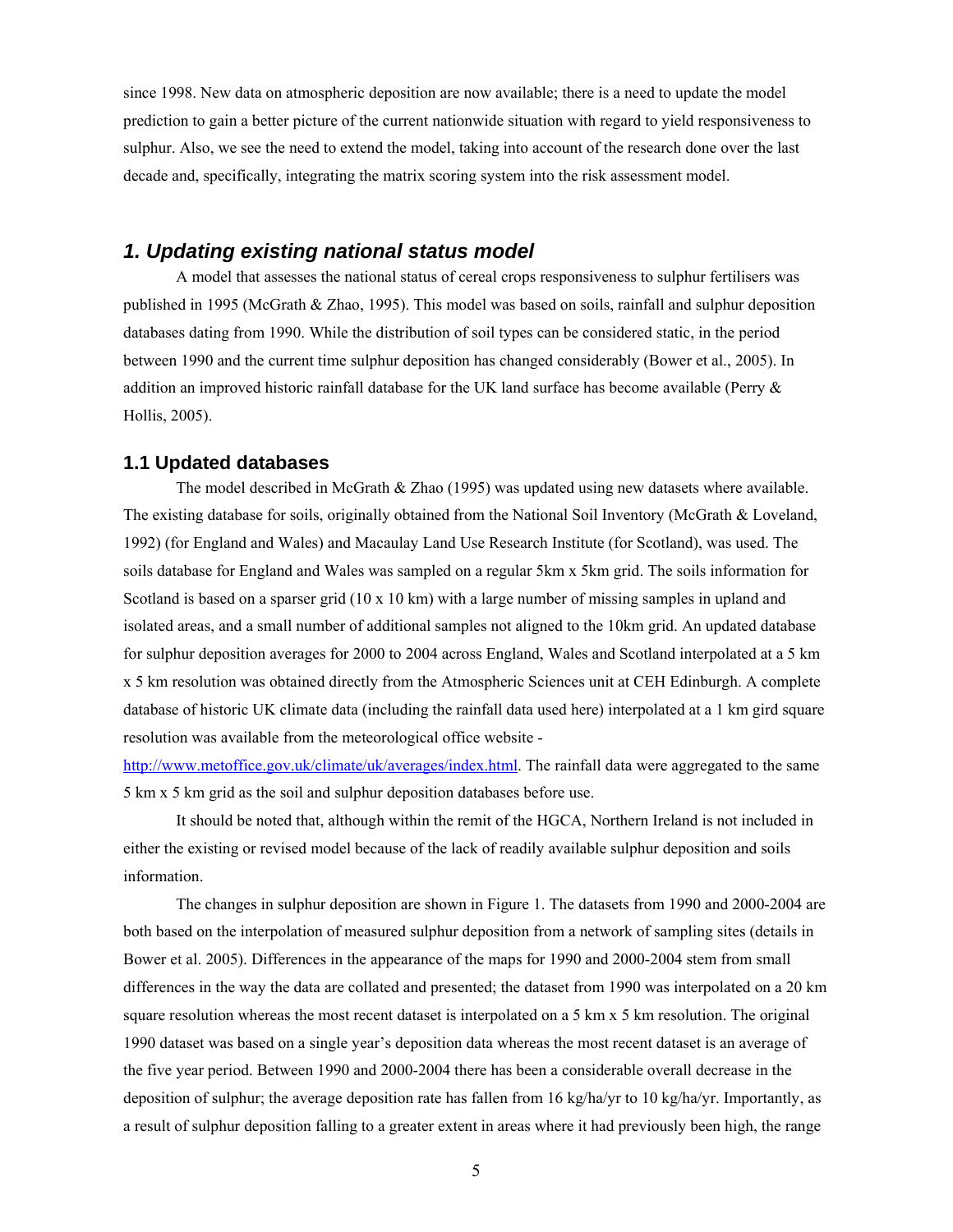of values of sulphur deposition observed over the UK has decreased; while the range of sulphur deposition observed had previously been 5 to 52 kg/ha/yr it is currently 3 to 31 kg/ha/yr.



**Figure 1:** Changes in sulphur deposition from 1990 to 2004. See text for description of data sources.

 Initially the model was revised only on the basis of updated information in the underlying databases (rainfall and sulphur deposition). Figure 2 shows estimates of yield responsiveness to sulphur fertilisers in cereal crops mapped across the UK land area. Table 1 provides a breakdown of the relative proportion on the land area assessed (England, Wales and Scotland) that are in each broad category of responsiveness. Where cereal crops are grown on land sited in the highest responsiveness category, yield response to sulphur applications is likely. Sulphur responsiveness is considered possible for crops growth on land placed in the intermediate category. A complete description of the development of these categories is given in McGrath  $\&$ Zhao (1995).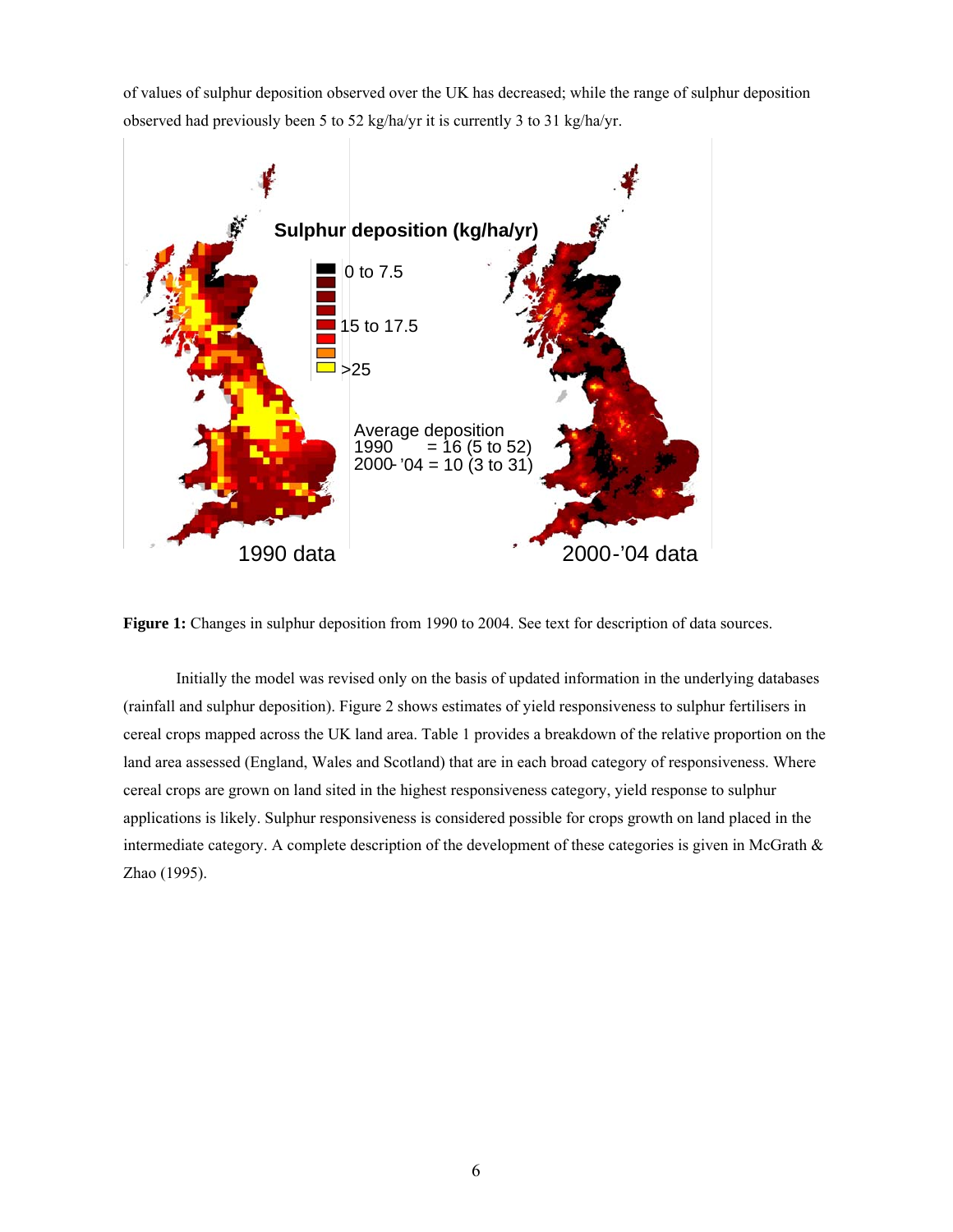

**Figure 2:** Estimates of the yield responses to sulphur fertilisers for cereal crops grown across the UK land area.

 Over the period 1990 to 2000-2004 the percentage of the land area most responsive to sulphur application has almost doubled: from 12% to 23%. If high and intermediate areas are combined the figure has risen from 33% to 47%. This rise is entirely a result of the changes in sulphur deposition observed between 1990 and 2000-2004.

| refunsation in ecreats crops grown there. |           |  |  |  |
|-------------------------------------------|-----------|--|--|--|
| 1990                                      | 2000-2004 |  |  |  |
| 67                                        | 52.       |  |  |  |
| 21                                        | 25        |  |  |  |
| 12                                        | 23        |  |  |  |
|                                           |           |  |  |  |

**Table 1:** The percentage of the UK land area estimated to be in three categories of responsiveness to sulphur fertilisation in cereals crops grown there.

## **1.2 Revised model to account for land use distribution.**

From the maps of sulphur responsiveness (Figure 2) there is a suggestion that these estimates may under-emphasize the true level of crop yield responsiveness to sulphur. This is because the previous model of McGrath & Zhao (1995) estimated the status of the entire land area whereas only certain areas of the country are predominantly used for arable agriculture. There are large area of 'low' responsiveness to sulphur fertilisers in Wales, Northern England and Scotland where there is relatively little arable agriculture.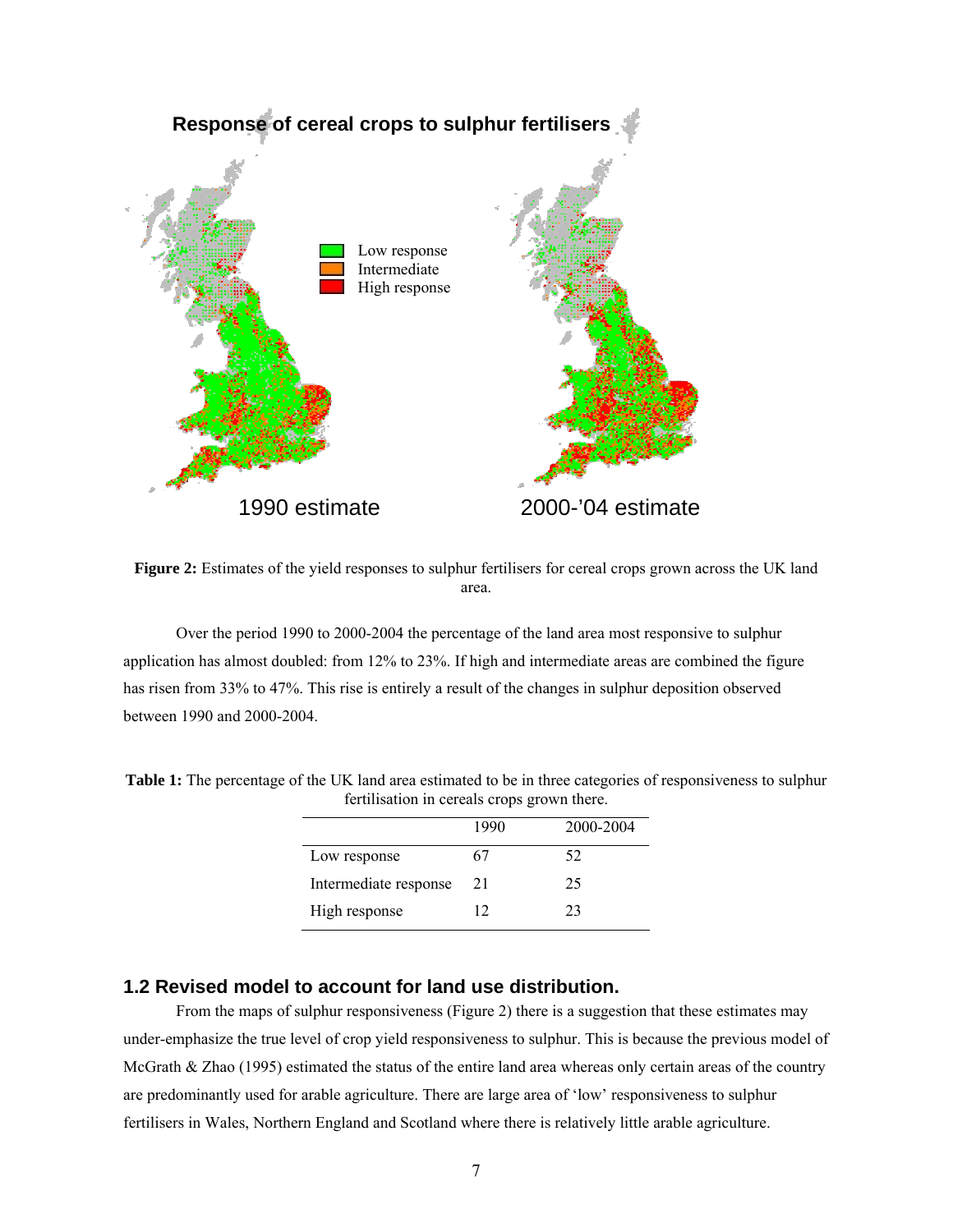The existing model was modified to take into account the distribution of land use by incorporating an additional source of data made available as a result of the Countryside Survey 2000 (Haines-Young et al. 2000). Figure 3 shows the distribution of arable agricultural land use across the UK. Complete details of the methodology used and downloadable datasets for the distribution of land use across the UK (the Land Cover Map 2000) are available from http://www.cs2000.org.uk/. Data from this source are provided at a resolution of 1 km x 1 km. These data were aggregated to the 5 km x 5 km grid used for the assessment model.



**Figure 3:** The distribution of arable land across England, Wales and Scotland (see text for description of the source of the data).

 Table 2 gives the percentage of arable land in each of three responsiveness categories in cereal crops. When only arable land, rather than the whole land area, is accounted for, the percentage of land in high responsiveness category rises from 23% to 30%.

| refunders in cercats crops grown there. |      |           |  |  |  |
|-----------------------------------------|------|-----------|--|--|--|
|                                         | 1990 | 2000-2004 |  |  |  |
| Low response                            | 59   | 40        |  |  |  |
| Intermediate response                   | 25   | 30        |  |  |  |
| High response                           | 16   | 30        |  |  |  |

**Table 2:** The percentage of arable land estimated to be in three categories of yield response to sulphur fertilisers in cereals crops grown there.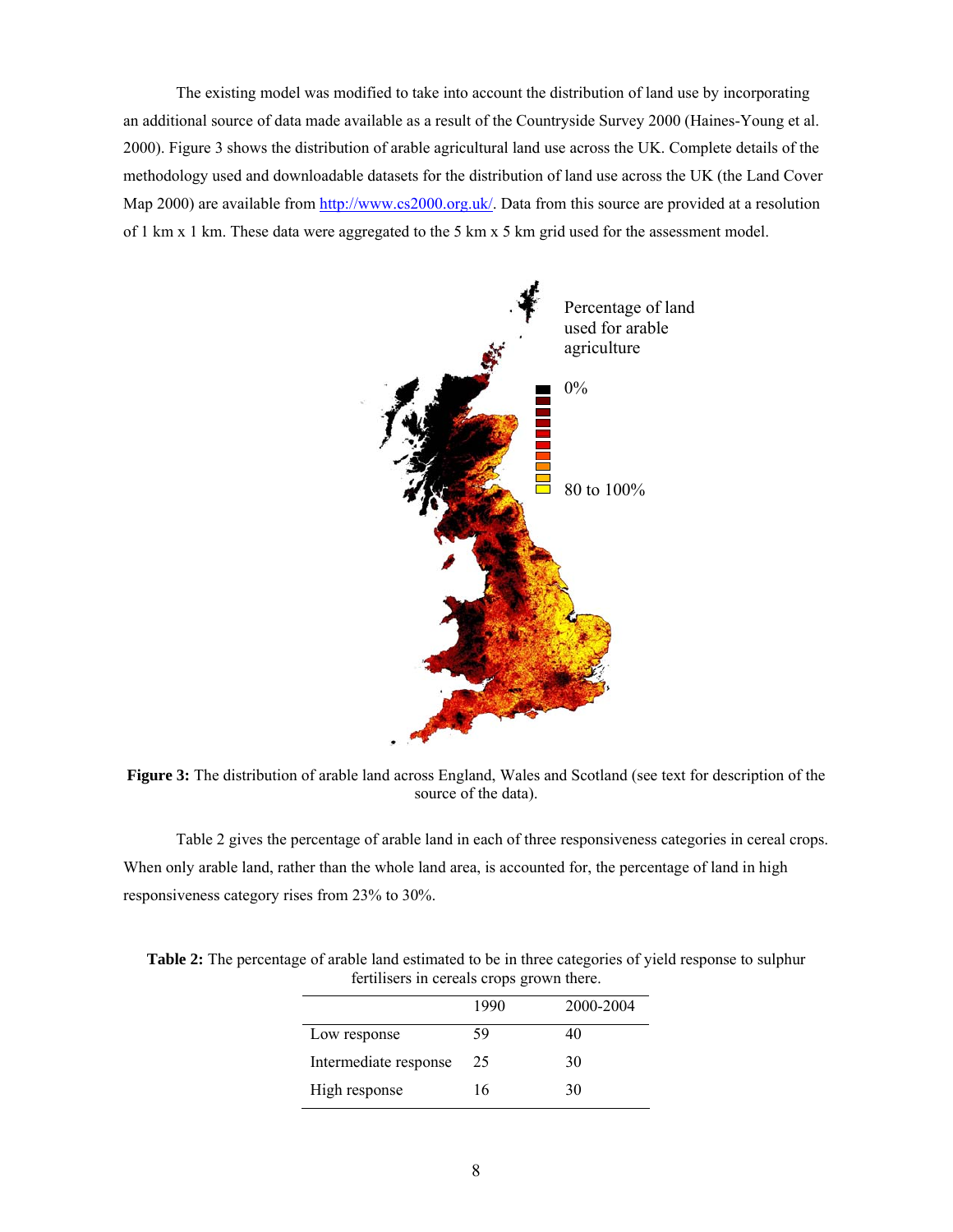## **1.3 Discussion**

 Updating of the original national status model reveals the extent to which decreasing atmospheric sulphur deposition has increased the area of cereal crops that is likely to respond to sulphur fertilisers. By accounting for the distribution of arable land use a better estimate of the percentage of cereal production is likely to respond to sulphur fertilisers. The status model integrates information about rainfall, soil type and sulphur deposition, thus the estimates of 30% of cereal production being highly responsive and a further 30% responding to a lesser extend provides a good baseline figure for the national status. The variability in responsiveness to sulphur fertilisers that the model predicts, with an estimated 40% likely to show little or yield response to sulphur fertilisers, while 30% is predicted to show high levels of response reinforces the need for decision support to help target sulphur fertiliser usage.

## *2. Review of experimental datasets*

 Initially a collection of 204 available field trials was collated; these included field trials on spring barley (24), winter barley (35) and winter wheat (123). A number of these field trials were excluded from the analysis based on a number of criteria (see Section 2.1). All results and calculations presented here are based on the results of the remaining field trials.

#### **2.1 Criteria for selection of field trials data**

A set of criteria were created to select field trial data appropriate for this analysis and any datasets that did not meet the criteria A-D below were excluded from the analysis.

#### A. Field trials harvested in the period 2000 to 2005.

Since 2000 sulphur emissions from the UK and the rate of atmospheric sulphur depositions have largely stabilised. In the period prior to 2000 sulphur emission and deposition had been in rapid decline. Figure 4 illustrates this trend and shows how the changing rate of sulphur deposition (data on long term trends in emissions and deposition are available in Bower et al. 2005) was associated with changes in the yield response to sulphur fertilisers observed in field trials. Data from field trials after 2000 form the bulk of the available data; by restricting the dataset in this way, any changes that are associated with rapid declines in  $SO<sub>2</sub>$  emissions and hence sulphur deposition can be discounted. In addition, since sulphur deposition and  $SO_2$  emissions appear to have stabilised at the post-2000 level, any results and conclusions drawn will be most relevant to farmer decision making in the near future.

B. Discount data where foliar applications of sulphur were used.

Previous experimental work by Rothamsted Research has shown that while late (applied at GS61 of the crop or later) foliar applications of sulphur can be useful for boosting grain sulphur concentrations, such applications did not reliably prevent loss of crop yield . Where field trials only contained foliar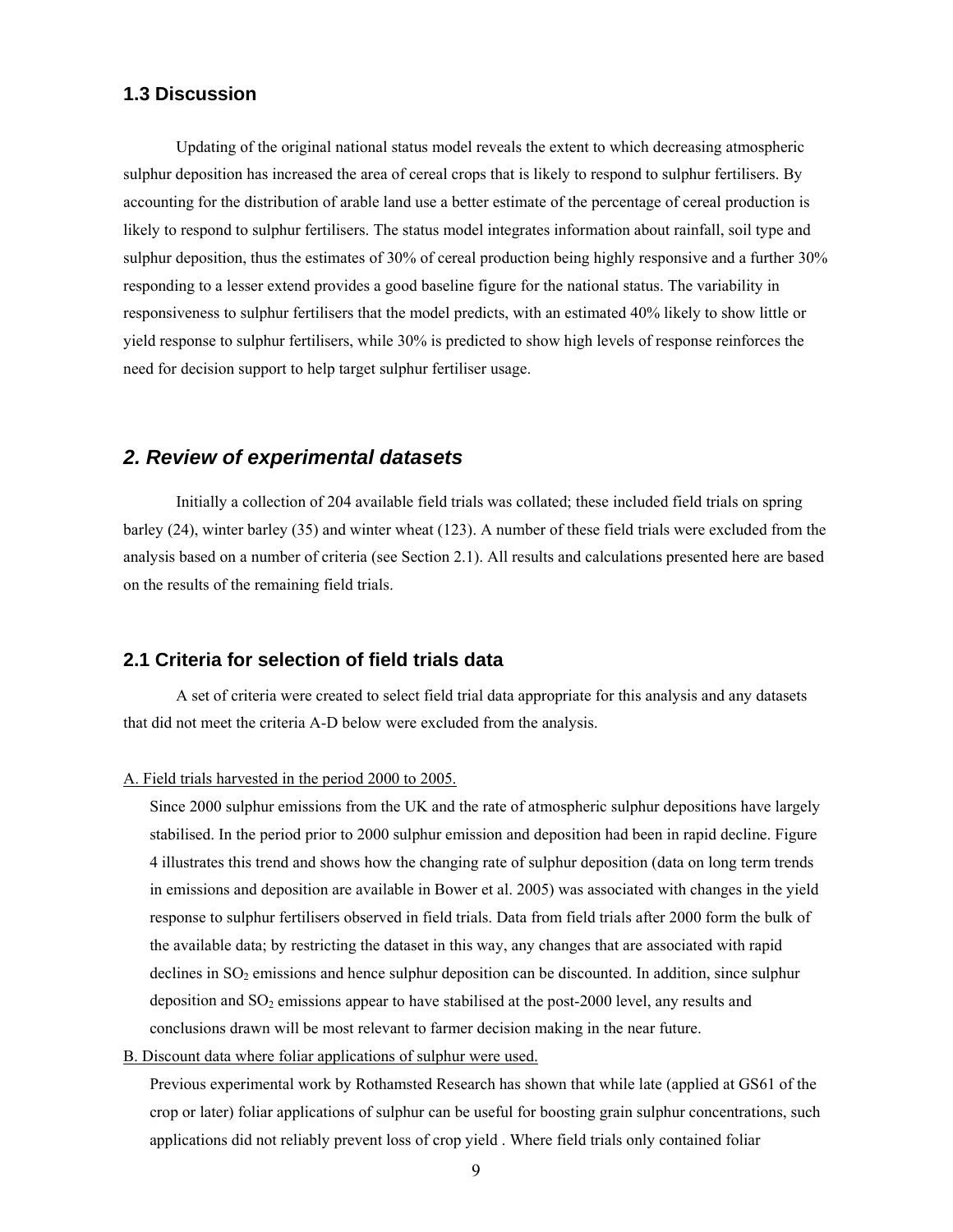applications the whole field trial was excluded. Where field trials used other forms of sulphur then those treatments were included.

C. Discount field trials without effective (zero sulphur treatment) controls.

The available field trials included some that had not been designed to test for significant crop yield responses to sulphur fertiliser applications. Although sulphur was applied in these cases, no exactly comparable 'control' treatment was included in the design of the field trial.

D. Discount field trials where yield in control plots (-S treatment) were less than 3 t/ha.

Field trials with average yield in the control treatment less than 3t/ha were considered to be unrepresentative of winter wheat production in the UK. Such trials were excluded from the analysis.



**Figure 4:** Yield responses over time of winter wheat grown at Rothamsted's farm at Woburn. Decreasing  $SO<sub>2</sub>$  emissions are associated with increasing yield response to sulphur fertiliser. The line indicates UK  $SO<sub>2</sub>$ emissions (million tonnes per year). The bars indicate the recorded yield response to sulphur application.

#### **2.2 Summary of datasets and overall response to sulphur fertilisers**

Table 3 shows a summary of the field trial data collated for this project following the above screening process. The 88 winter wheat trials (from 21 different trials sites – see Figure 5) provide the bulk of the data and these were used in the analysis of factors that influence yield response. The combined dataset for spring barley and winter barley was considerably smaller, and an initial examination revealed that many more of these trials could not be used for a complete analysis of factors influencing yield response. This limited number of field trials together with the fact that the available data indicated that barley crops show a lesser response to sulphur application meant that the complete analysis was confined to the larger winter wheat field trials dataset. Data for winter barley and spring barley are for reference only and were not subject to the same screening process, neither were they included in the analysis presented in Section 2 and Section 3.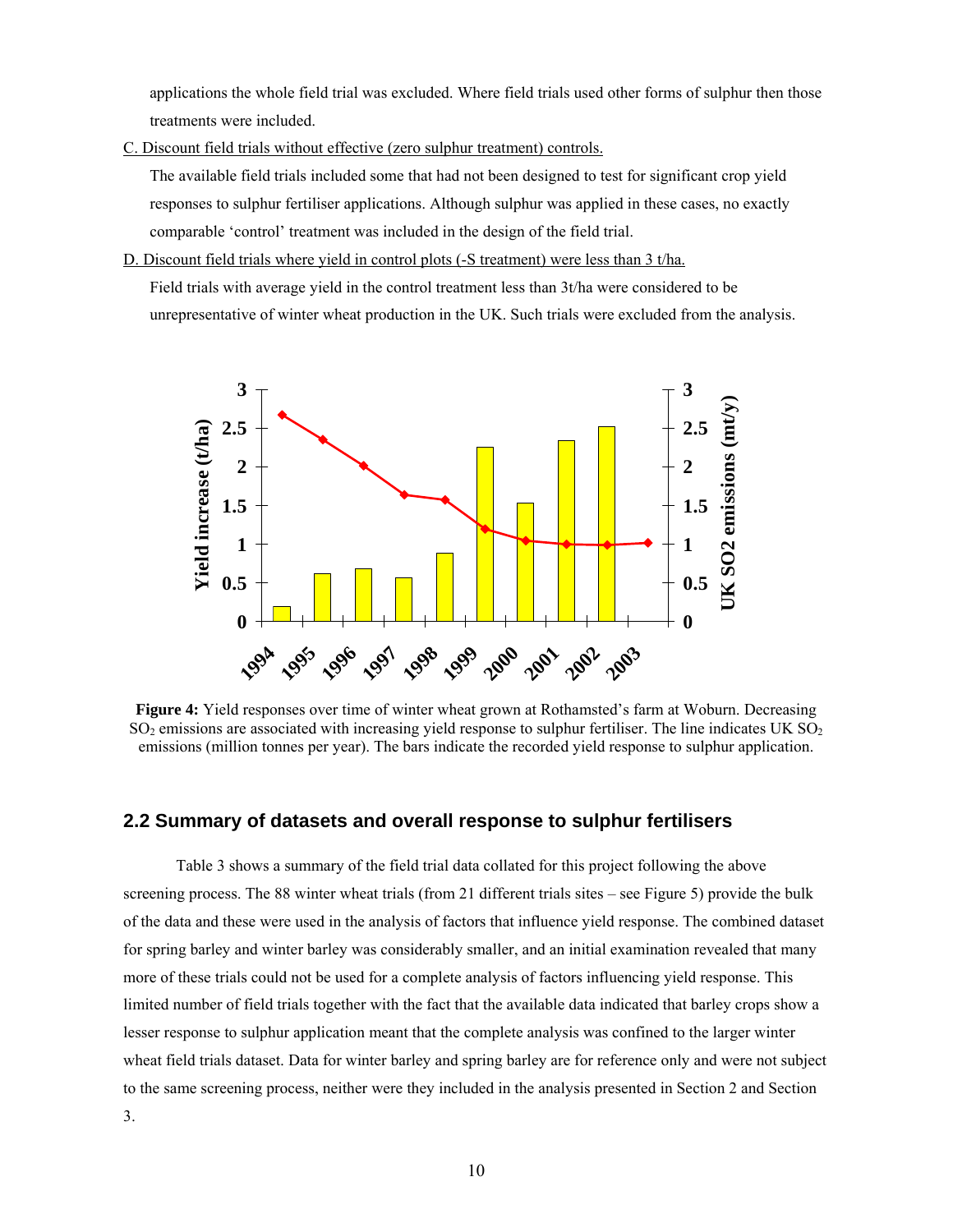|                      | Number of trials | Average Yield | Range of yield     |
|----------------------|------------------|---------------|--------------------|
|                      |                  | response      | responses          |
| <b>Spring Barley</b> | 20               | $4\%$         | $-21\%$ to $+26\%$ |
| Winter Barley        | 33               | 3%            | $-4\%$ to $+23\%$  |
| Winter Wheat         | 88               | 6%            | $-8\%$ to $+113\%$ |

**Table 3:** Summary of overall crop yield responses observed in collated datasets.

## **2.3 Detailed summary of winter wheat trial database**



Percentage yield response observed

**Figure 5:** The frequency distribution of crop yield responses observed in the database of selected field trials.

A detailed breakdown of the frequency distribution of crop yield responses observed highlights the potentially misleading nature of average response over all the field trials (Table 3). The average figure of 6% yield response to sulphur application disguises the fact there is a sub-set of the field trials where responses were very large. Figure 5 shows the percentage of field trials falling into different categories of responsiveness to sulphur fertiliser application. The dataset exhibits a characteristic 'skewed' distribution. Although two thirds of trials showed little or no yield response to sulphur fertiliser application, in the remaining field trials where responses were observed they were consistently large. To illustrate this point, although the overall average yield response for all winter wheat trials was just 6% (i.e. including nonresponsive and "negative" trials), but when only the field trials in the category of 'greater than 5% yield response' are considered the average response is 27%.

Of the 88 field trials 23 showed a significant and positive response to sulphur fertilisers and in addition 2 field trials showed a significant and negative yield response. There is no clear reason for the negative yield responses. However, this number of statistically significant negative results is not unexpected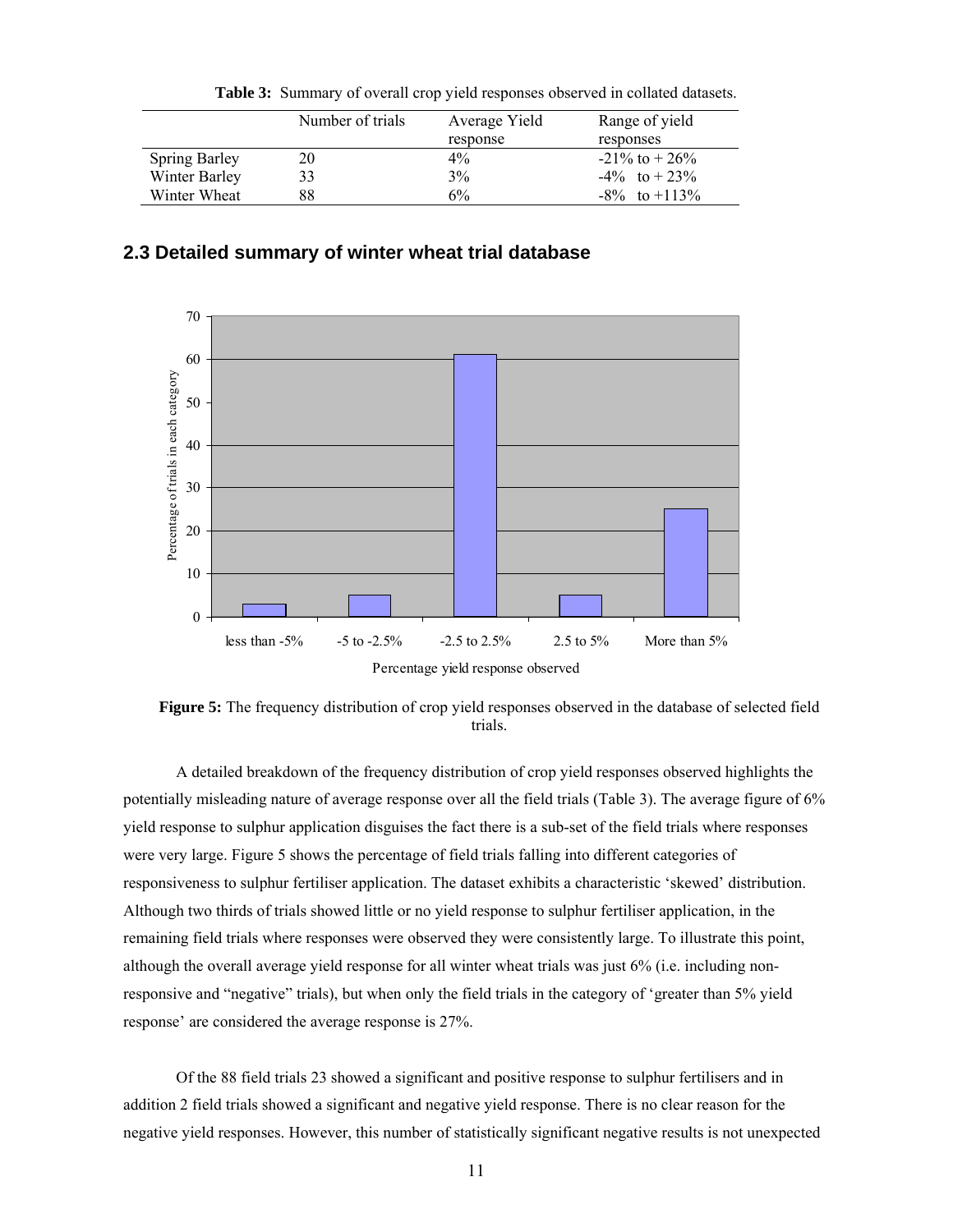because statistically one might expect 2.2 out of 88 field trials to indicate a 'false negative' result by chance at the 5% probability level, given the two sided nature of parametric statistics used to make the comparisons. In contrast, the number of significant positive response (n=23) was much larger than the chance number of 2.2.



**Figure 6**: Locations of field trial sites.

These 88 field trials were located at 21 sites in England (see Figure 6). One of the difficulties of any analysis of this nature, conducted on a collation of existing experimental datasets, is that different numbers of field trials were conducted at each of the sites and in each of the years. Table 4 summarises the years in which field trials were conducted at each of the 21 sites. For reference, the average yield response observed across all sites in each year and the average across all years at each field trial site are both provided. However, because the trials were not performed systematically at all sites and years, direct comparison of yield responses between sites or years is not recommended.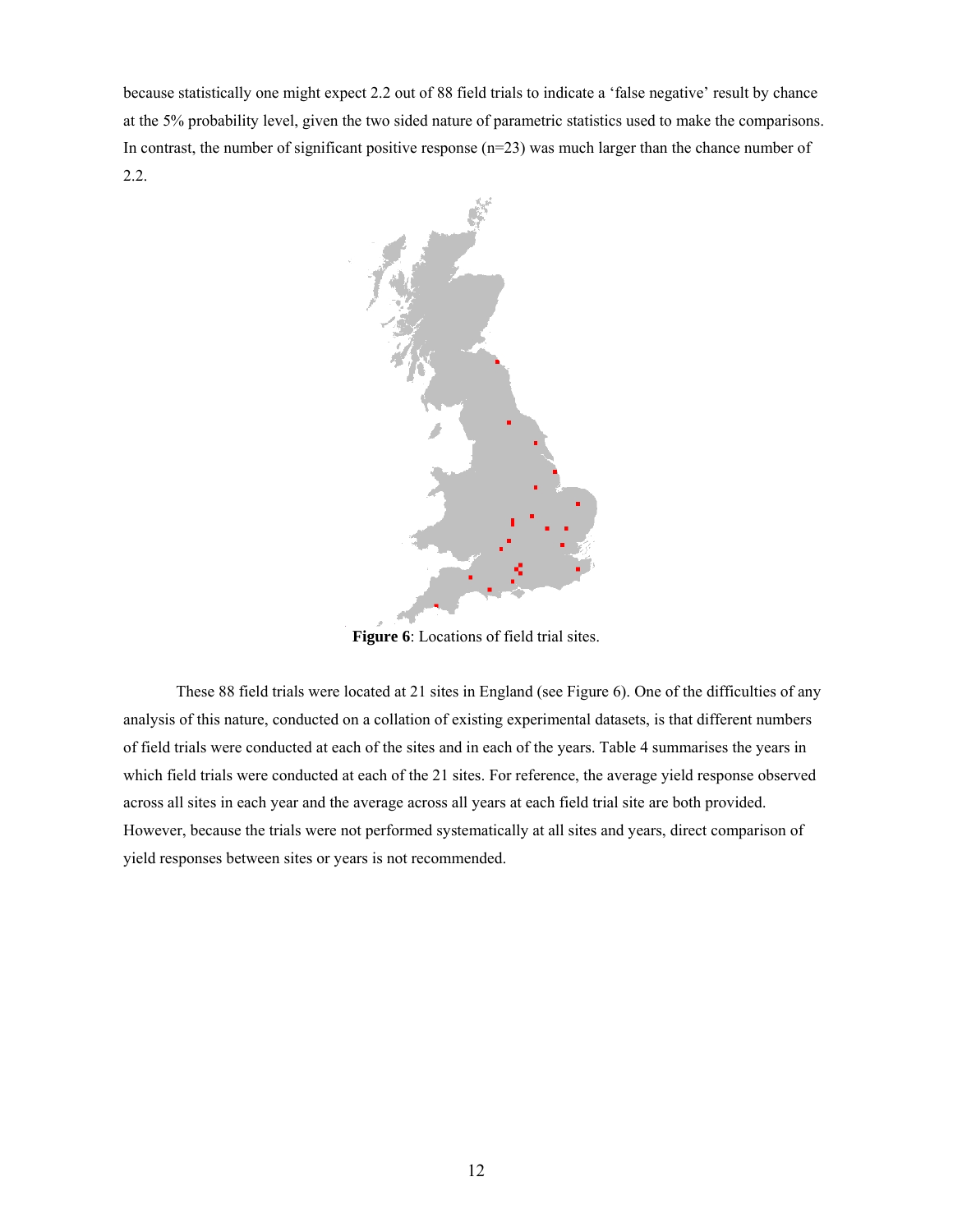| <b>SITE NAME</b>       | 2000           | 2001           | 2002           | 2003           | 2004           | 2005           | <b>TOTAL</b>   | Average  |
|------------------------|----------------|----------------|----------------|----------------|----------------|----------------|----------------|----------|
|                        |                |                |                |                |                |                |                | Yield    |
|                        |                |                |                |                |                |                |                | response |
| Trerulefoot            |                |                |                |                | 1              | 1              | $\overline{2}$ | $-1\%$   |
| Taunton                |                |                | 1              | 1              | 1              | 1              | 4              | $-1\%$   |
| Kingston Maurwart      |                |                |                |                |                |                | 1              | $-4%$    |
| Berwick-upon-tweed     |                |                |                |                | 1              | 1              | 3              | $-2\%$   |
| Cirencester            | $\overline{2}$ | 1              | 3              | $\overline{c}$ | $\overline{2}$ | 3              | 13             | 2%       |
| <b>Burford</b>         |                |                |                | $\overline{2}$ |                |                | 3              | 12%      |
| Croft-on-tees          |                |                | 2              | 1              | 1              | 1              | 5              | 2%       |
| Wimbourne              | 1              |                | 1              | 1              | 1              | 1              | 5              | 4%       |
| Warwick                |                |                | $\overline{2}$ | 1              | 1              |                | 4              | 2%       |
| Tufton                 |                |                |                |                | $\mathbf{1}$   | 1              | $\overline{2}$ | 17%      |
| <b>ADAS</b> Bridgets   |                | 1              |                |                |                |                | 1              | 6%       |
| <b>Basingstoke LNF</b> |                |                |                | $\overline{c}$ |                |                | $\overline{c}$ | 19%      |
| Kettering              |                |                |                | $\overline{2}$ | 1              |                | 3              | $-1\%$   |
| Caythorpe              |                | 1              | $\mathbf{1}$   | 1              | 1              | 3              | 7              | $-1\%$   |
| Bainton                |                | 1              | 1              | 2              | 2              | 1              | $\overline{7}$ | 2%       |
| Biggleswade            |                |                |                | 2              |                |                | $\overline{2}$ | $0\%$    |
| <b>Great Carlton</b>   |                | 1              | $\overline{2}$ | $\overline{3}$ | $\overline{2}$ | 3              | 11             | $0\%$    |
| Chelmsford             |                |                |                |                |                | 1              | 1              | $-2\%$   |
| Woburn                 | $\overline{2}$ | $\overline{2}$ | $\overline{2}$ |                |                |                | 6              | 59%      |
| Morley                 |                |                |                | 1              |                | $\overline{2}$ | 3              | $0\%$    |
| Wye                    | 1              |                |                |                |                |                | 3              | $-1\%$   |
| <b>TOTAL</b>           | 6              | 7              | 19             | 21             | 16             | 19             | 88             |          |
| Average yield          | 7%             | 27%            | 8%             | 4%             | 4%             | $-1\%$         |                |          |
| response               |                |                |                |                |                |                |                |          |

**Table 4:** List of field trials sites and the number of field trials datasets collated for each site for the period 2000 to 2005.

### **2.4 Treatment factors contained within winter wheat trials database**

 The database of winter wheat trials that was created contained a large number of experiments that had been designed and carried out for different reasons. Each experiment within the database contained at least one simple comparison of a zero rate of sulphur application (control treatment) in contrast to a sulphur application rate of between 4.4 and 228 kg S/ha. Late (at GS61 or later) applications of sulphur fertilisers were excluded and in the rest of the trials sulphur was applied during the spring at the same time as the nitrogen fertiliser application (between early March and late April). The majority of the experiments also contained a comparison of additional agronomic factors such as crop cultivar and/or form of sulphur fertiliser. The statistical design of the experiments was relatively consistent. All field trials used a randomized block design and the number of blocks for all but a single experiment was either 3 or 4 (the majority used 3 replicates or blocks). One single experiment contained 2 replicates.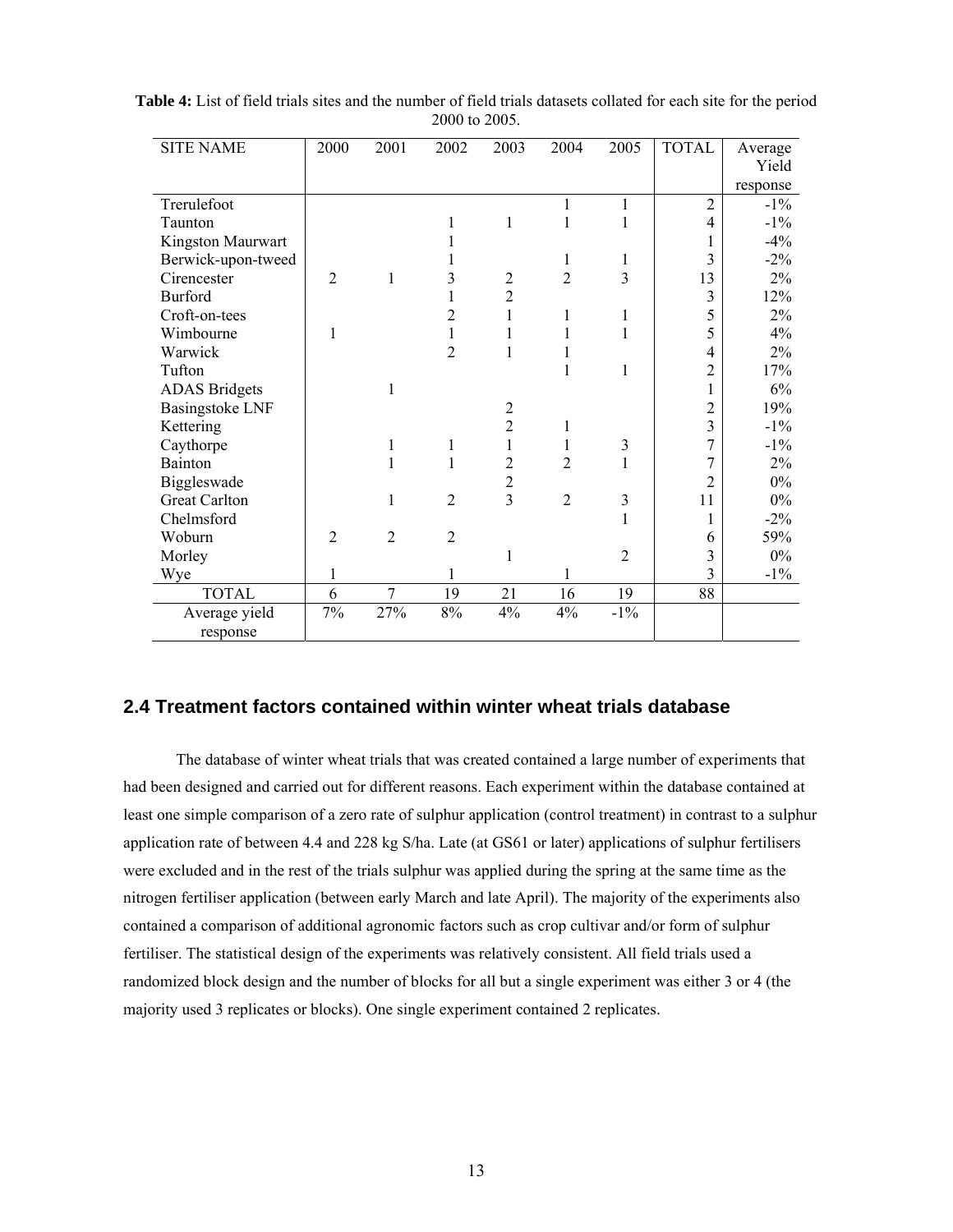

**Figure 7:** The winter wheat cultivars present in the database of 88 field trials and the number of field trials in which each was used.

Figure 7 shows the range of winter wheat cultivars that were used in the field trials and the number of field trials in which each cultivar was used. Similarly, Figure 8 shows the forms of sulphur that were used in the field trials and the number of field trials in which each was used. These figures give the number of trials (of the 88 used for the analysis) where different cultivars and sulphur fertilisers were used, however; since a large number of trials contained more than one cultivar and/or sulphur fertiliser treatment the total number obtained by summing each treatment from the graphs is more than 88. It is clear that the cultivars Napier and Claire predominate, as does the use of "Double Top" as the source of sulphur. These two facts rule out direct comparisons of the performance of particular cultivars or forms of sulphur fertiliser.



**Figure 8:** The forms of sulphur fertiliser used in the database of 88 field trials and the number of field trials in which each was used.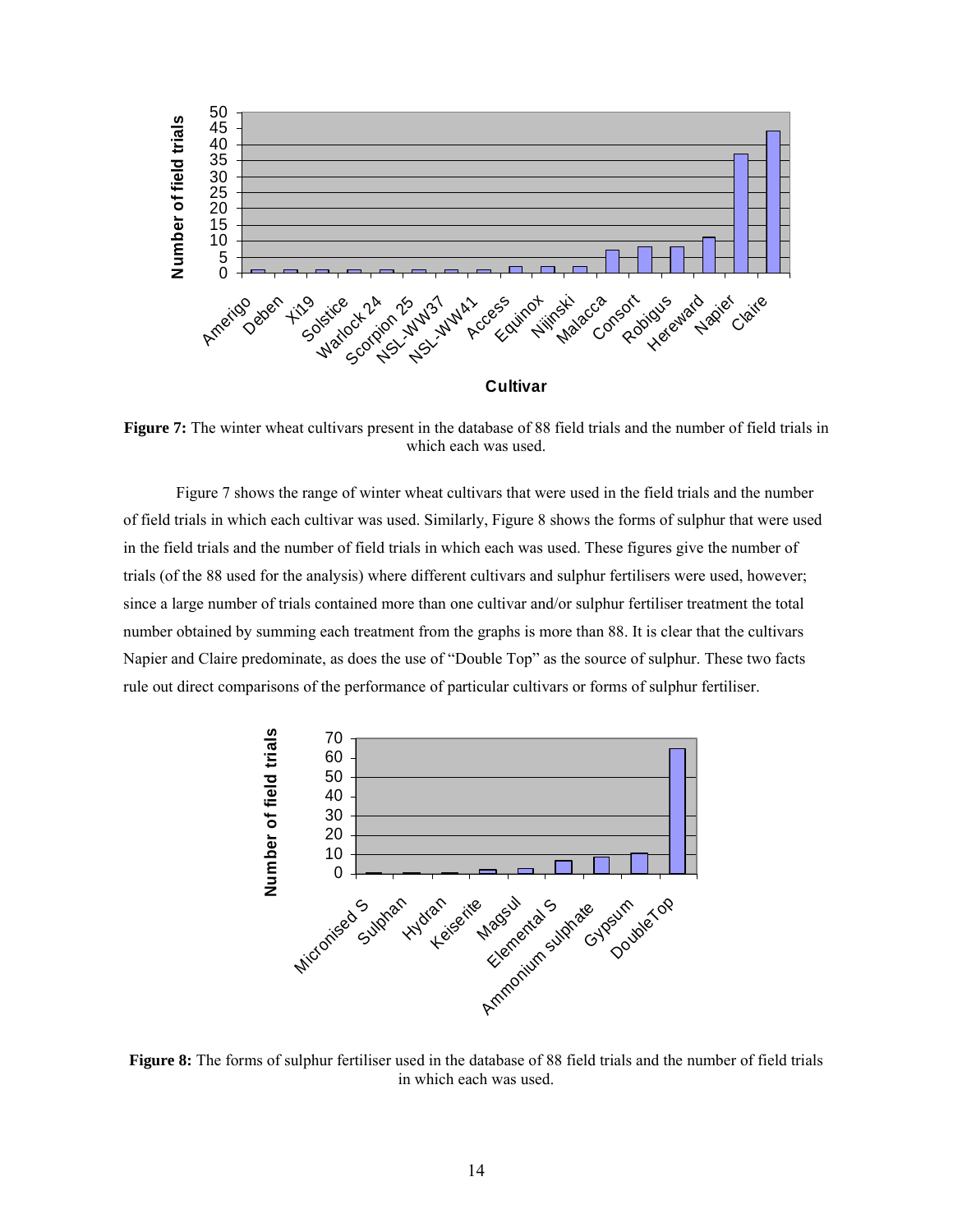#### **2.5 Discussion**

The percentage of winter wheat field trials which responded significantly and positively to sulphur fertiliser applications was 26% (Figure 5). This value is similar to the estimate of 30% of cereal crops being highly responsive that was given by the updated national status model (Table 2). The agreement of these two approaches reinforces the value of using a figure of 30% as a realistic estimate of the percentage of winter wheat crops likely to respond significantly to sulphur fertilisers in the UK.

The dataset exhibits a very characteristic statistically skewed distribution of responses and this must lead to caution when interpreting any average values. While the overall average of yield response was only 6%, most of this response is driven by much higher levels of response in a subset of the data (the 26% of trials where yield responses were significant and positive). The nature of the database of field trials collated from previous studies makes it difficult to carry out a simple comparison of means between factors such as cultivar and form of sulphur fertiliser. Table 4 shows how non-systematic the coverage of field trials over sites and years is. Because of this unevenness, means of experimental factors cannot be directly compared. One example is the average yield response observed for the Hereward cultivar of 24% (compared to the overall average of 6%). One might conclude that this cultivar is particularly responsive to sulphur. In fact, the average is elevated because this cultivar was used (but not exclusively) in the four most responsive field trials within the database, all undertaken at a single site (Woburn) with particularly light soil.

 As discussed in the following Section, any analysis of the factors that drive crop yield response to sulphur must attempt to account for the non-orthogonal nature of the matrix of sites and years. Such an analysis, described in the next section, is made possible only by the collation of such a large database that contains a large number of comparisons between plus and minus sulphur plots.

## *3. Analysis of factors influencing crop yield response.*

 Because of the nature of the dataset where sites and years are not systematically organised and where there are different treatments within individual field trials, an ANOVA approach is not possible. Therefore, a regression approach was adopted to describe the influences of site factors. There are clear indications of complex interactions between numbers of factors both experimental treatments and site factors such as rainfall and soil type. Because of this, a multivariate regression approach has been adopted (McCullagh  $\&$ Nelder 1989). A statistical model was constructed which describes the influence of individual factors, and the interactions between factors, on the crop yield response observed. To maximise the use of the data available, the analysis was carried out using all the individual plot values; in this way large experiments with high levels of replication and low standard errors are given more weight than smaller experiment and/or those with higher standard errors. Within the combined dataset of 88 field trials there were 1282 individual data values of which 509 were from control (zero sulphur applied) plots.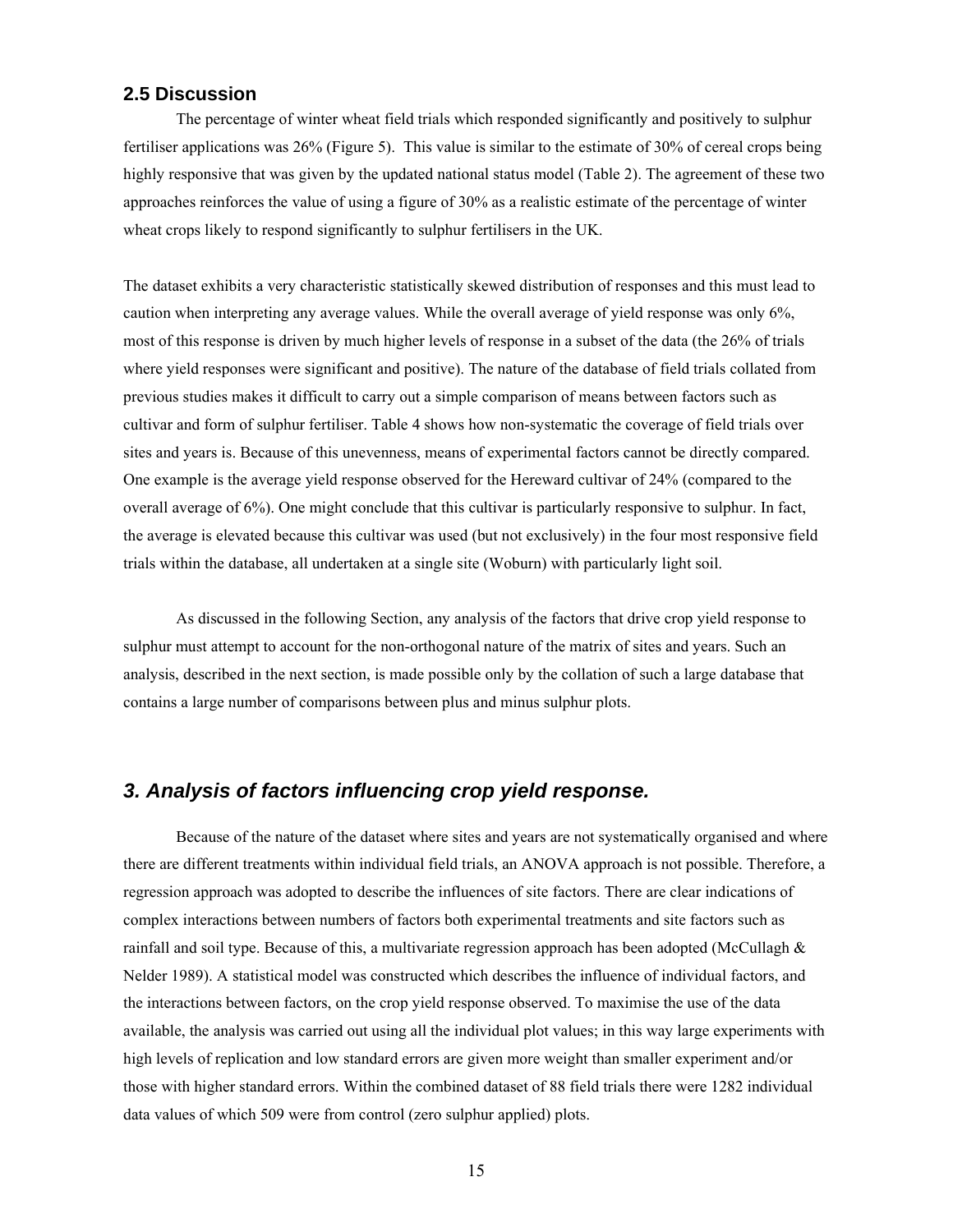## **3.1 Estimation of site factors**

 In addition to the experimental data collated in Section 2, the levels of site factors (over-winter rainfall and atmospheric sulphur deposition) acting on each of the field trials were estimated.

Atmospheric sulphur deposition was estimated from the dataset of average deposition from 2000 to 2004 shown in Figure 1. Atmospheric sulphur deposition levels occurring in the database of field trials sites ranged from 6.7 to 13.1 kg S/ha/year (Figure 9). This range is much narrower than that observed over the whole of England, Scotland and Wales of 3 to 31 kg S/ha/year. The higher end of the range of sulphur depositions experienced within the UK is not represented within the dataset of field trials, and this may have implications for the analysis. However, it is worth emphasising that the range 6-13 kg S/ha/year is typical of that prevailing in the major rural wheat-growing areas.

The total over-winter rainfall for each field trial was estimated using a database obtained from the meteorological office (Perry & Hollis, 1980). Over-winter rainfall was calculated as the total of November, December, January and February monthly rainfall. The levels of over-winter rainfall estimated for the field trials within the dataset are shown in Figure 10.



**Figure 9:** The distribution of atmospheric sulphur deposition estimated for the field trials in the database.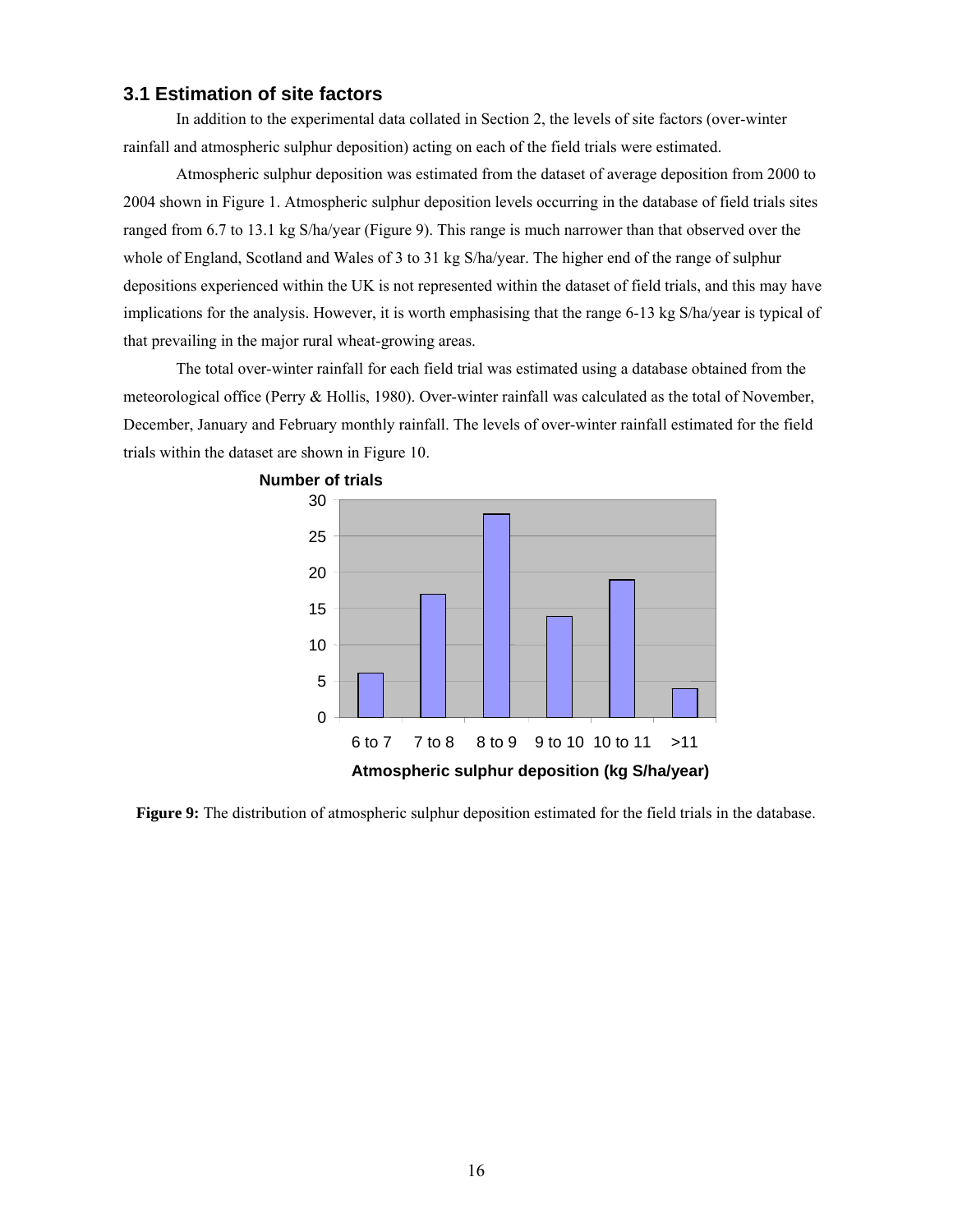

**Figure 10:** The distribution of total over-winter rainfall estimated for the field trials in the database.

## **3.2 Comparison of treatments within experiments**

Crop yields were expressed as percentage yield response compared with the average value of the equivalent control (zero sulphur applied) plots. The field trials within the database each contain a number of treatments. The treatments included in the field trials were:

- Nitrogen rate (kg N/ha)
- Sulphur rate (kg S/ha)
- Crop cultivar
- Form of sulphur applied
- Timing of sulphur application

In order to undertake an analysis of the combined database of field trials the effect of these treatments must first be described and accounted for. The purpose of this initial analysis of experimental treatments is not to compare particular treatments or to illustrate their relative effects but rather to decide if they should be included or not in a fuller analysis of the external site factors that affect yield response to sulphur.

#### **3.2.1 Application rates of nitrogen and sulphur fertilisers**

The effect of the application rate of sulphur was statistically significant  $(P<0.001)$  and the percentage variance accounted for is 9.4%. There is no indication from the data that crop yield responses exhibit any kind of dose-response to increasing rates of sulphur fertiliser application. When the same regression analysis is repeated but with the control (0 kgS/ha) plots excluded the effect of sulphur rate (from 4.6 to 240 kg S/ha) on yield response is non-significant and there is no increase in yield response with increasing sulphur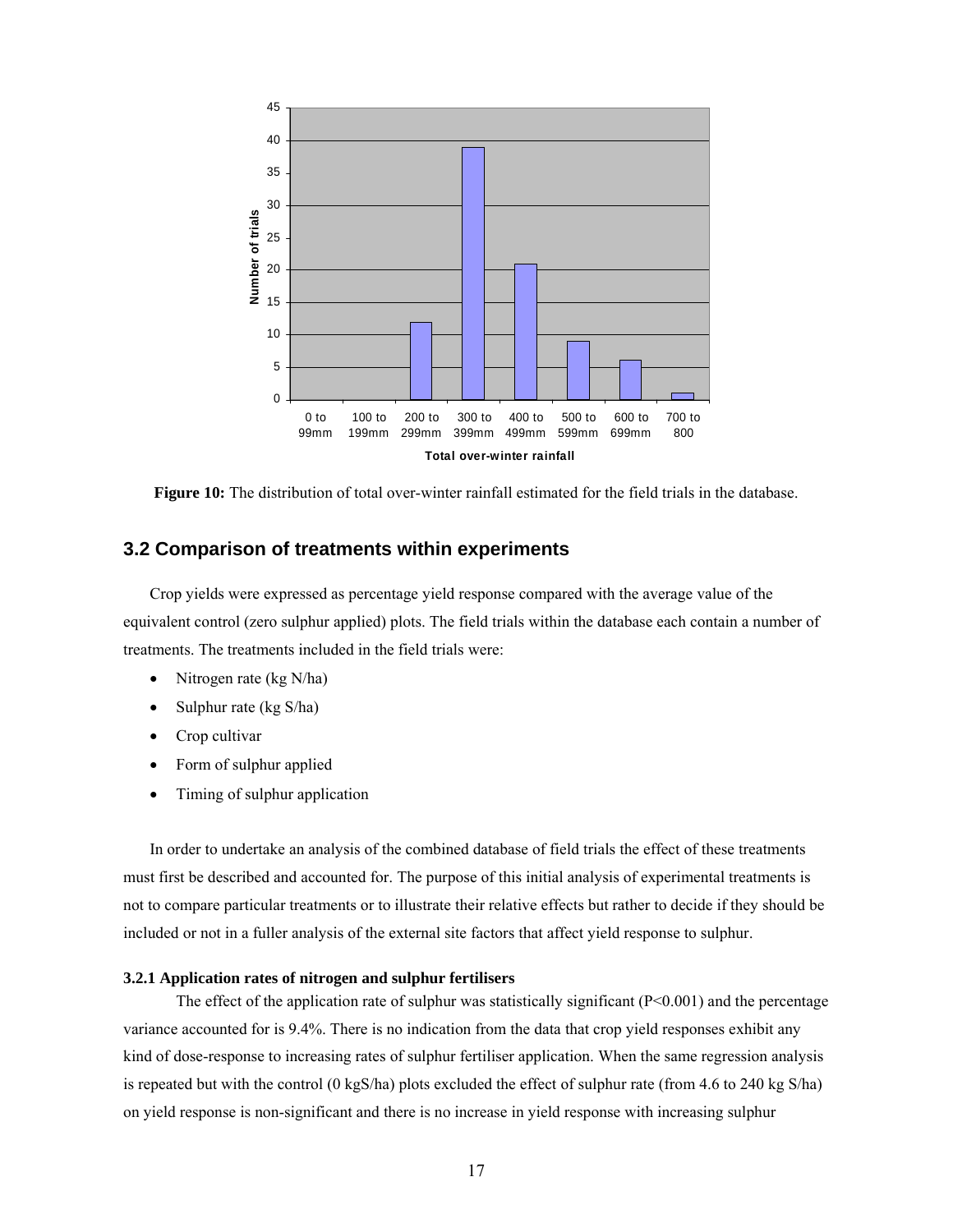application rate (Figure 11). This is not surprising because cereals require relatively small amounts of sulphur  $(\sim 20 \text{ kg S/ha})$ .

The effect of the application rate of nitrogen was small but statistically significant ( $P < 0.001$ ). One might expect that higher nitrogen rates could be associated with a greater yield response to the application of sulphur, although the relationship is 'noisy' and the percentage variance accounted for by the model is only 5.4%. In fact this overall regression in isolation is not a good test of the importance of nitrogen rate in determining the response to sulphur fertilisers. Even though the motivation for the original experimental design was to test for responses to nitrogen, there are very few data points outside the range 200 to 250 kg N/ha, and the regression response is therefore highly weighted by a few data points.



**Figure 11:** A regression plots of crop yield response against the dose of S applied (kg S/ha) across all 88 experiments. Crosses represent individual data points (plot values) and the line is the best regression fit.  $(n=641)$ .

As the basis for a statistical model of the complete dataset a multiple regression of the effects of nitrogen and sulphur rates is presented in Table 5. From the regression coefficients it is possible to see the relative effects of nitrogen rate (response slope  $=0.015%$  per kg N/ha) and sulphur rate (response slope  $=$ 2.325% per kg S/ha) on crop yield response. Figure 12 shows observed versus expected values and the variability in crop yield responses when using this model which includes only experimental treatment factors.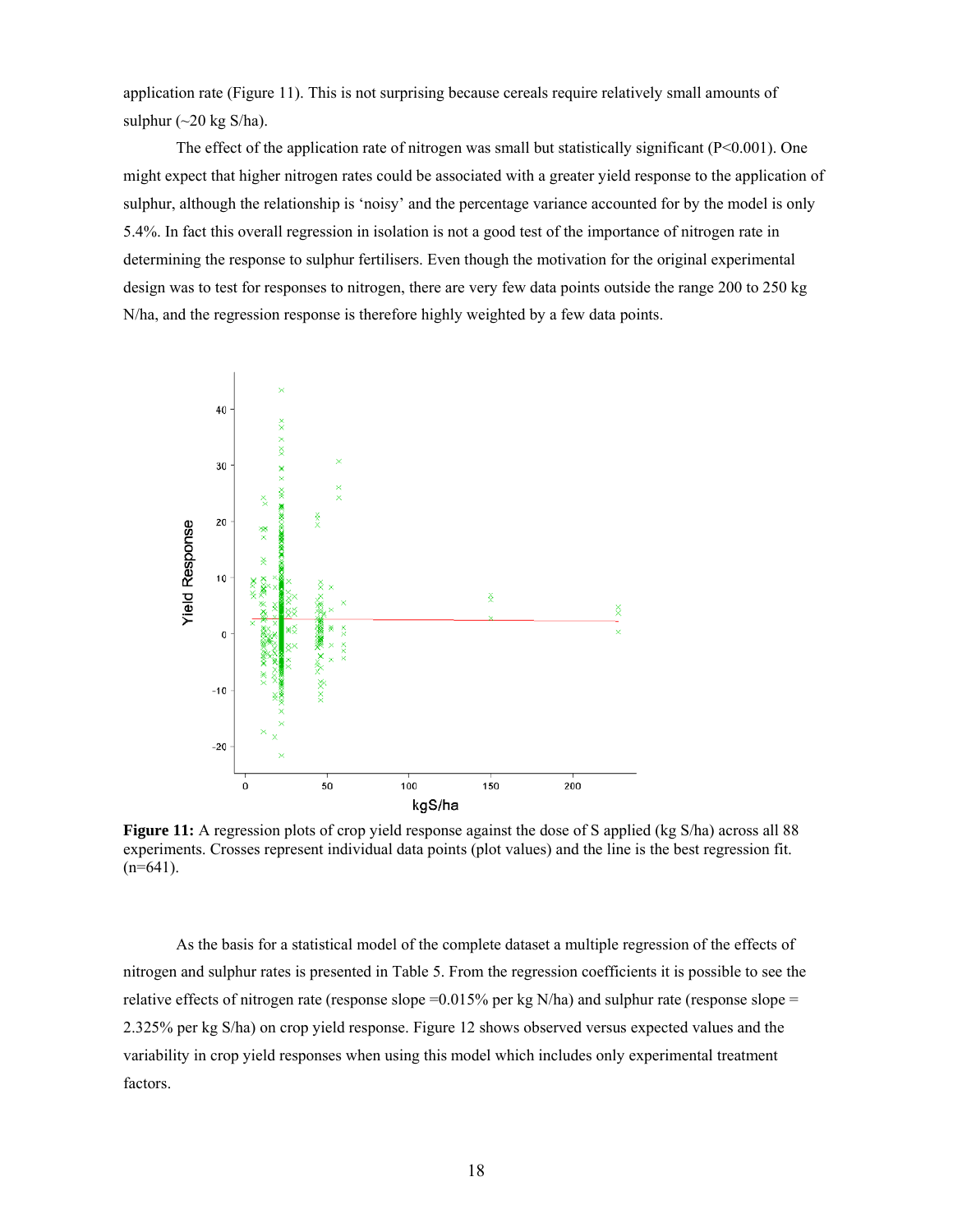**Table 5:** A multiple linear regression model to describe the effect of nitrogen and sulphur fertiliser on the crop yield response (percentage change compared to the equivalent control). The percentage variance accounted for by the complete model is 11%.

|                 | slope    | s.e.  | t (n= $1282$ ) | t probability |
|-----------------|----------|-------|----------------|---------------|
| S rate kg S/ha  | 2.325    | 0.187 | 12.46          | < 0.01        |
| N rate kg N/ha  | 0.015    | 0.004 | 4.36           | < 0.001       |
| S rate x N rate | $-0.011$ | 0.001 | $-11.42$       | < 0.001       |



**Figure 12:** Plot of observed crop yield response  $\%$ ) against predicted values for a linear regression model (Table 5) using only experimental treatments to describe the crop yield loss observed. The percentage variance accounted for by the model is 11%.

#### **3.2.2 Crop cultivar**

 When a term for crop cultivar was added to the statistical model described in Table 5 there were indications that two cultivars had a statistically significant influence on the yield response to sulphur: cv. Amerigo ( $P=0.006$ ) and cv. Nijinski ( $P=0.029$ ). However, these cultivars were not representative of the database as a whole; Amergio was only present in a single field trials and Nijinski in two field trials (Figure 7). For the crop cultivars that are represented in larger numbers in the database (Claire P= 0.924, Napier P=0.431, Hereward P=0.434, Robigus P=0.099 & Malacca P=0.076) there was no statistically significant change in the yield response observed. Any statistical significance of particular cultivars that occur at such a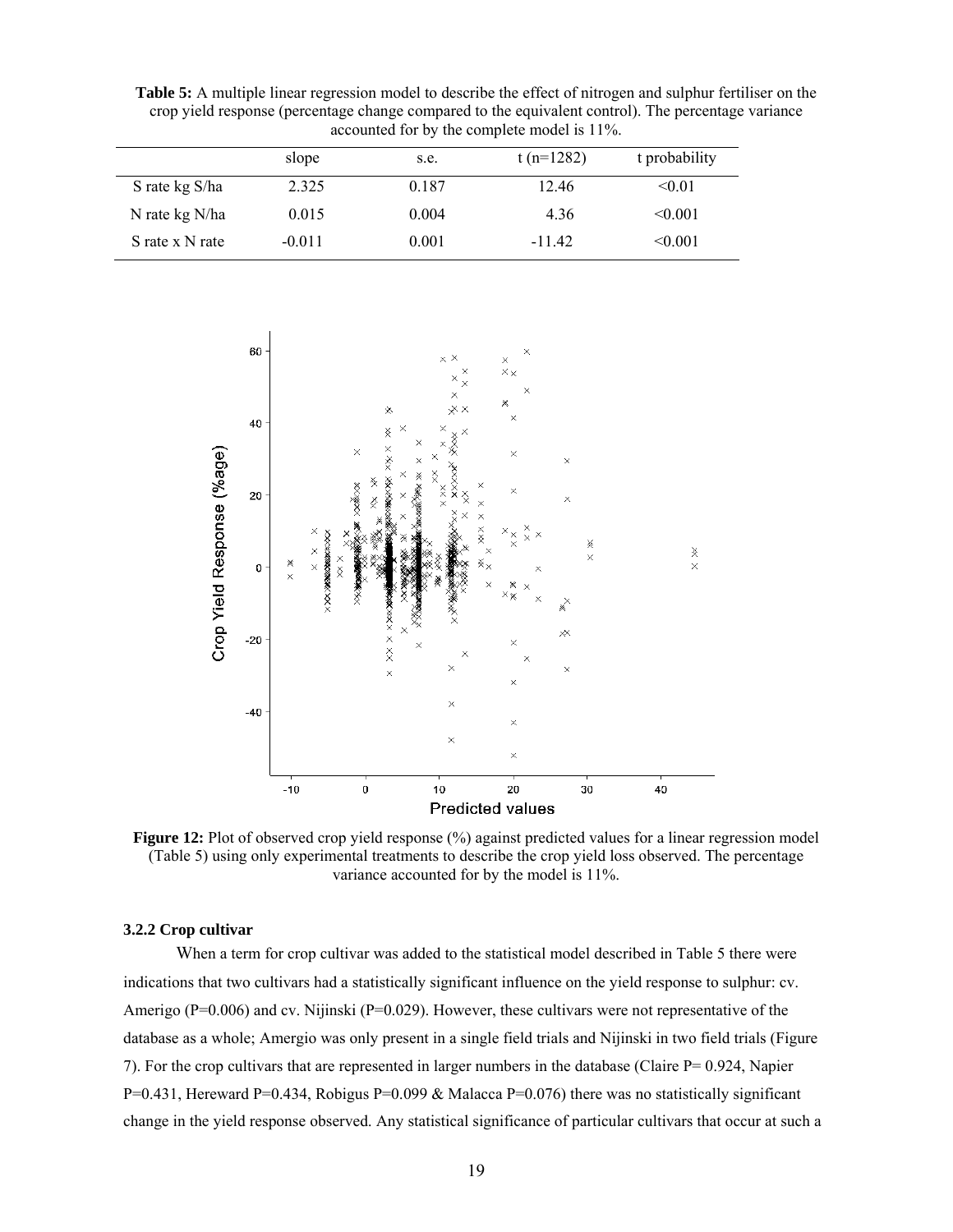low frequency in the dataset is considered to be an artefact of other factors influencing yield response at those particular sites. This emphasises the general point that one should not put much weight on replicate data for any small group of selected trial/site/variety results. It was concluded that overall the choice of crop cultivar had no apparent effect on the response of yield to sulphur.

#### **3.2.3 Form of Sulphur applied and timing of application**

 The timing of application of the sulphur fertiliser had no effect on the crop yield response to sulphur. In the database of field trials the timing of application had been categorised depending on whether the sulphur was applied at the time of the first, second or third dose of nitrogen fertiliser. Adding a term for the timing of application to the model described in Table 5 gave no improvement in the fit of the model (percentage variance accounted for remained 11%) and none of the terms were statistically significant (T1 P=0.730, T2 P=0.453 & T3 P=0.573).

 When a term for the form of sulphur applied was added to the model of crop yield response to sulphur application (given in Table 5) there was a significant improvement in regression model obtained. The percentage variance accounted for increased from 11% to 38.8%. When the fertiliser was applied as gypsum (used in 11 of the 88 trials) then the yield responses were significantly higher. However, on closer examination of the pattern of usage of gypsum in the database, it is clear that this significant response is most likely to be a result of its use for two series of experiments carried out at the Rothamsted's Woburn farm, which is a highly responsive site. It is therefore likely that the apparent effect of sulphur form is actually derived from an effect of this site.

#### **3.3. Key factors driving crop yield responses to sulphur application**

 The model described in Table 5 provides a baseline for the analysis of the external influences that drive the crop yield response to sulphur fertiliser application. It is clear that across the dataset there are no clear driving factors that have been captured by the experimental treatments applied, apart from the application of sulphur fertiliser itself and an interaction with the rate of nitrogen fertiliser used. The message of the initial summary of the dataset (cf. Figure 5) that yield responses to sulphur fertiliser are very variable and not immediately predictable for individual field trials is reinforced. A simple statistical description of the complete dataset (based on some 1282 individual plots values) can only describe 11% of the variation in yield response observed on the basis of the rates of sulphur and nitrogen fertiliser applied.

 In a further analysis of the dataset of compiled field trials, the role of site factors as opposed to experimental treatments in driving the crop yield response was explored. The site factors investigated include soil type, rainfall and sulphur deposition. In Section 3.3.1 the results of an analysis combining all the factors to describe yield response is presented; in Sections 3.3.2 to 3.3.4 the influence of individual site factors (rainfall, sulphur deposition and soil type) are explored independently.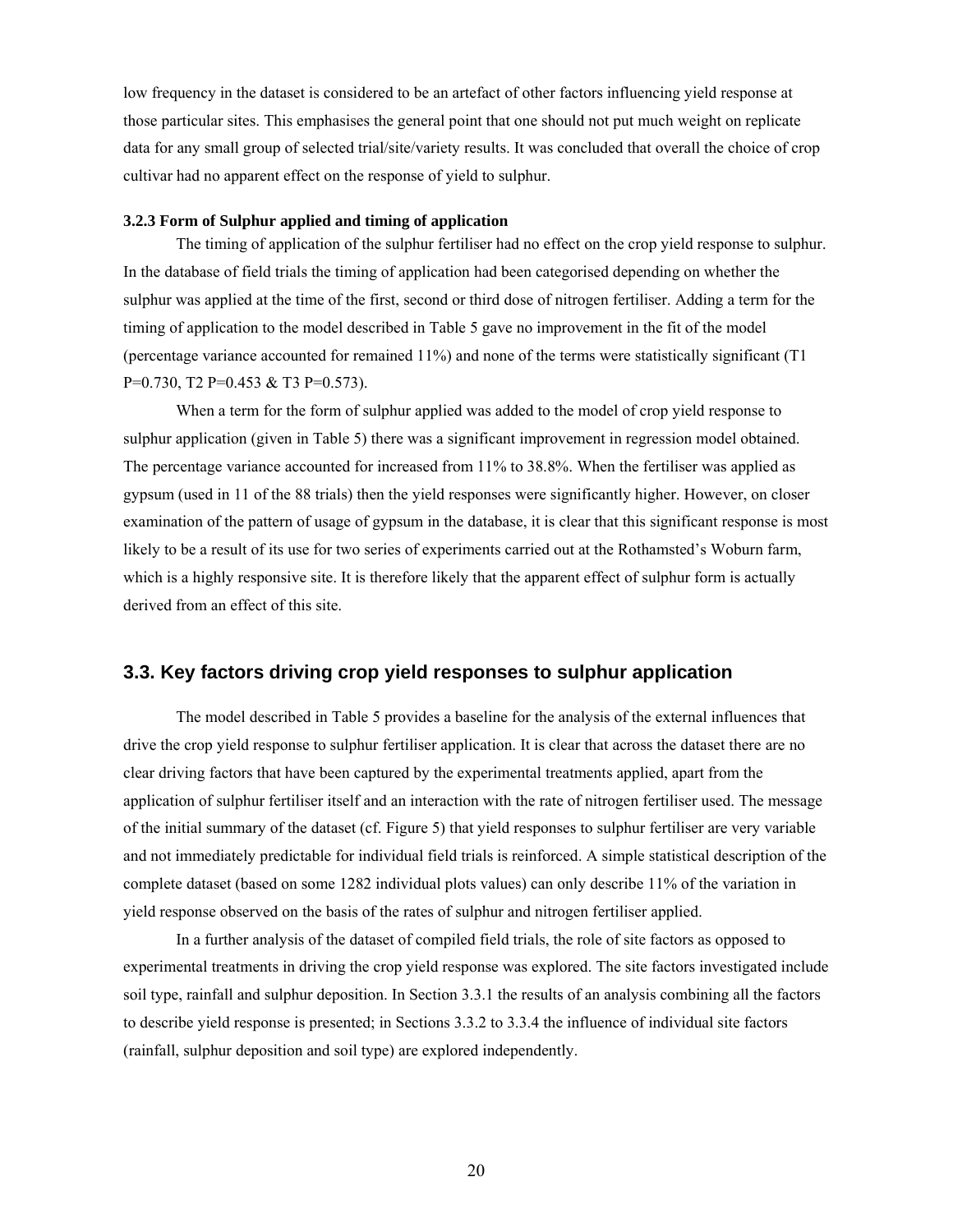#### **3.3.1 A complete generalised linear model (GLM) to account for variability in the crop yield response to sulphur application.**

 A GLM regression model was created that described 64.8% of the variability in crop yield response to sulphur. The model combines the influence of 3 site factors;

| Deposition | $-$ Total sulphur deposition kg S/ha/year (see Section 3.3.2)                 |
|------------|-------------------------------------------------------------------------------|
| Soil       | - The lightest soil category $(1 - \text{'sandy'})$ is distinguished from all |
|            | other soil types combined (see Section 3.3.3).                                |
| Rainfall   | - Total over-winter rainfall (mm) is used (see Section 3.3.4)                 |

Table 6 shows the statistics and parameter estimates of the minimal regression model after the effects of treatment factors have been accounted for. Figure 13 shows the relationship between observed data and values predicted from the model in Table 6. Because of the regression technique used it is not easy to directly interpret the parameter estimate from the model; for this reason Equation 1 explains how percentage yield response can be predicted from the three factors. The description of the dataset provided by this model of site factors is much greater than a similar regression model using only experimental treatment factors (Table 5 and Figure 12).

**Table 6:** Generalised linear model describing the influence of site factors of on the crop yield response to sulphur observed. Percentage variance accounted for is 64.8%. Parameter estimates for 'other soils' area relative to those estimated for light soils and cannot be used directly (refer to Equation 1).

|                            | Parameter<br>estimate | Standard<br>error of<br>parameter<br>estimate | t statistic<br>$(n=766)$ | t<br>probability |
|----------------------------|-----------------------|-----------------------------------------------|--------------------------|------------------|
| <b>Light (Sandy) soils</b> |                       |                                               |                          |                  |
| Constant                   | $-3979.0$             | 272.0                                         | $-14.64$                 | < 0.001          |
| Rainfall                   | 12.720                | 0.821                                         | 15.50                    | < 0.001          |
| Sulphur deposition         | 468.3                 | 35.8                                          | 14.73                    | < 0.001          |
| Rainfall x Deposition      | $-1.466$              | 0.094                                         | $-15.61$                 | < 0.001          |
| Other soils                |                       |                                               |                          |                  |
| Constant                   | 3964.0                | 272                                           | 14.56                    | < 0.001          |
| Rainfall                   | $-12.682$             | 0.822                                         | $-15.43$                 | < 0.001          |
| Sulphur deposition         | $-467.4$              | 31.8                                          | $-14.96$                 | < 0.001          |
| Rainfall * deposition      | 1.4649                | 0.0941                                        | 15.57                    | < 0.001          |

It is clear that the model is made more complex by the number of significant interaction terms. The term for soil category interacts strongly with the influence of both rainfall and sulphur deposition. Figure 14 shows the relationships between total over-winter rainfall and crop yield response for the categories of soil texture other than sandy.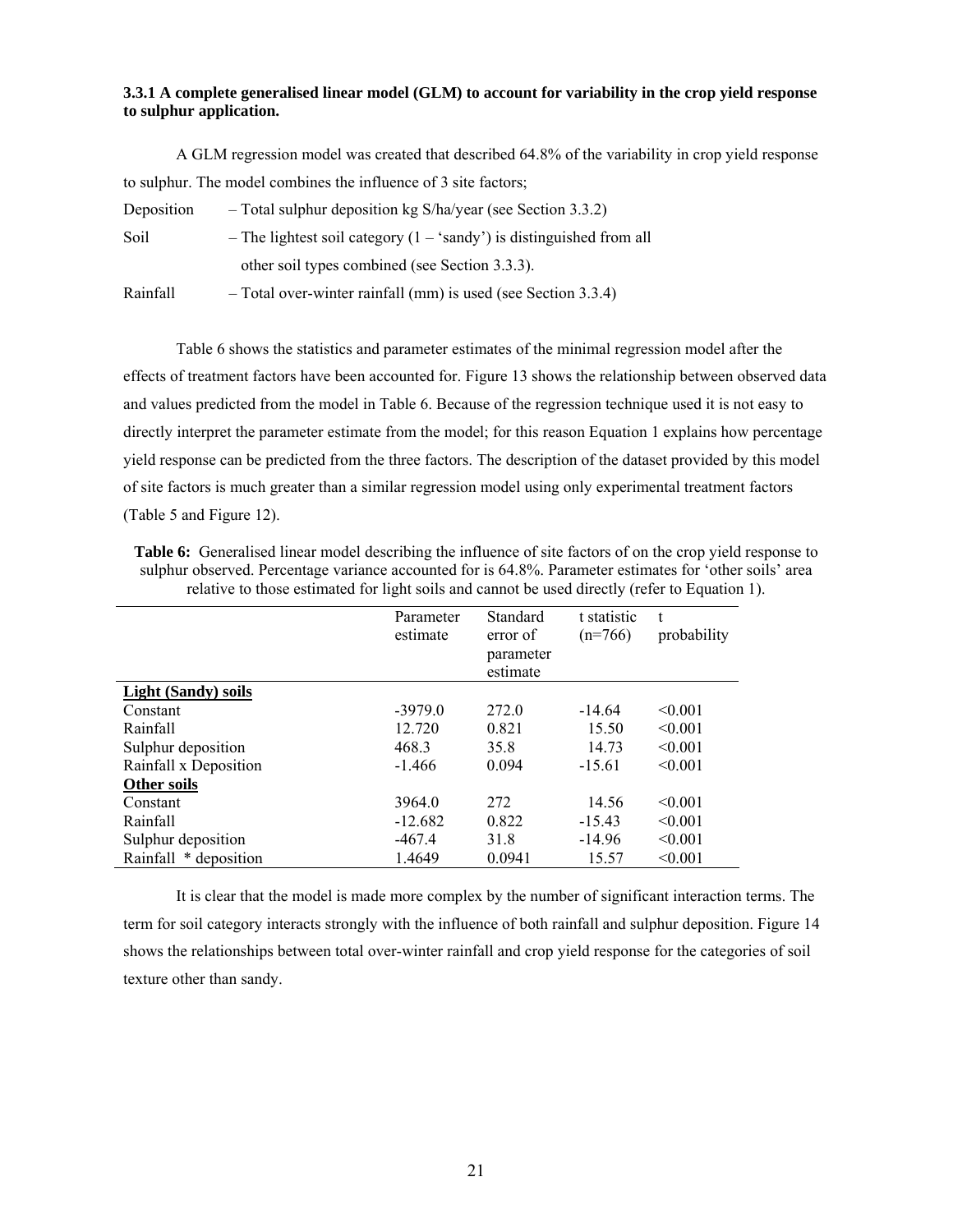In Sandy Soils: Yield response =  $-3979 + 12.7x$ Rainfall + 468.3xDeposition – 1.466xRainfallxDeposition

#### In all other soils:

Yield Response = -15 + 0.04xRainfall - 0.9xDeposition + 0.0011xRainfallxDeposition

**Equation 1:** A statistical model to predict percentage yield response from over-winter rainfall (mm) and sulphur deposition (kg S/ha/year).



**Figure 13:** Plot of observed crop yield response against predicted values for GLM model in Table 6. The percentage variance accounted for by the model is 64.8%.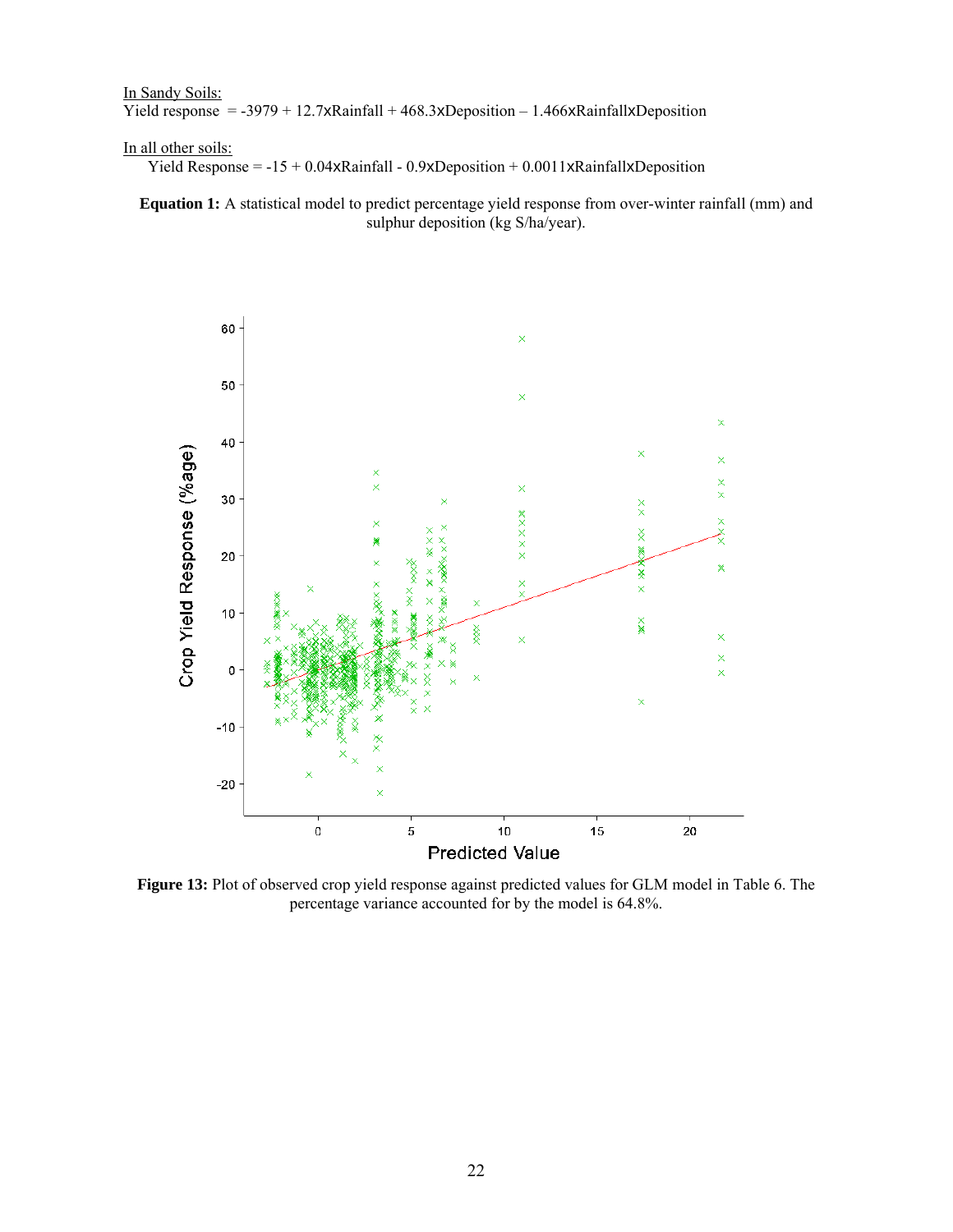

**Figure 14:** The influence of over-winter rainfall on crop yield response on non-sandy soils. Green triangles are individual plot data points and the line is the predicted values from the models described in Table 6.

#### **3.3.2 Sulphur deposition**

When a regression of estimated sulphur deposition against crop yield response over all trials and treatments was carried out the correlation proved significant. The overall relationship between sulphur deposition and yield response was as we would expect, higher yield responses were observed where sulphur deposition was lower. Although a simple regression of sulphur deposition against yield response was highly significant  $(P \le 0.001)$ , the percentage of the variance in the dataset accounted for by such a model (irrespective of other treatment and external factors) was just 1.2%.

#### **3.3.3 Soil type**

 A description of soil type was available for all the farm locations at which each field trial was sited which enabled the soil to be allocated to one of 7 soil texture classes (see Table 7). For a sub-set of field trials more detailed soil records (including some soil analyses) were available for the specific field trial, but the number was insufficient to allow a full analysis of other more detailed soil characteristics to be carried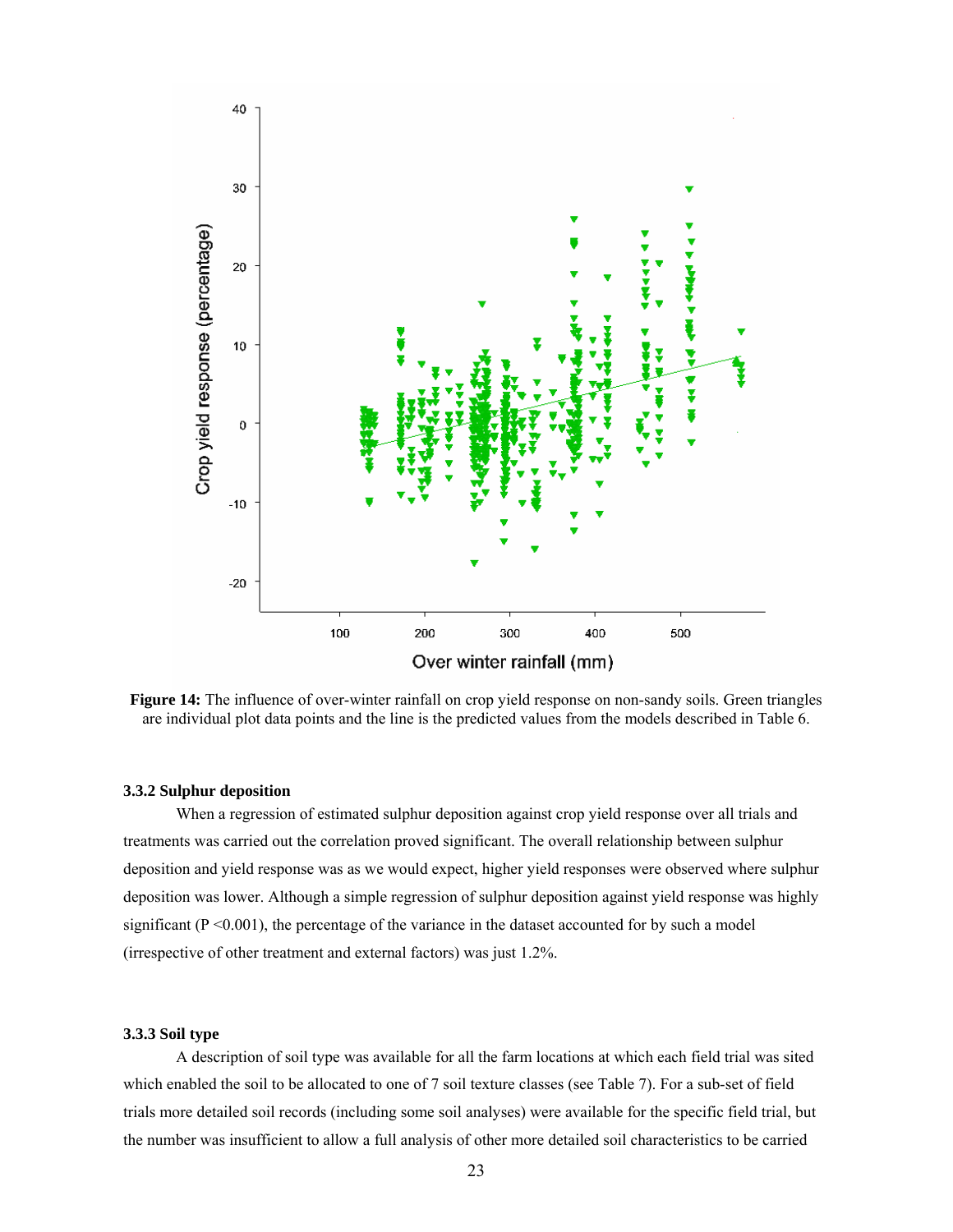out in parallel. Figure 15 shows the number of individual field trials in each soil texture group (numbered 1 to 7). There were no examples of 'Peaty' soils within the dataset.

| Assigned code  | Texture      | Class                                              |  |  |
|----------------|--------------|----------------------------------------------------|--|--|
|                | group        |                                                    |  |  |
|                | Sandy        | Coarse sand, loamy coarse sand, medium sand, loamy |  |  |
|                |              | medium sand, fine sand, loamy fine sand            |  |  |
| 2              | Coarse loamy | Sandy loam, sandy silt loam                        |  |  |
| 3              | Fine loamy   | Sandy clay loam, clay loam                         |  |  |
| $\overline{4}$ | Coarse silty | Silt loam                                          |  |  |
| 5              | Fine silty   | Silty clay loam                                    |  |  |
| 6              | Clayey       | Sandy clay, silty clay, clay                       |  |  |
| 7              | Peaty        | Peaty                                              |  |  |

**Table 7:** Groups and classes of soil texture. Adapted from Avery and Bascombe (1974).



**Figure 15:** The number of field trials with different soil texture classes. (Refer to Table 7 for details of how the classes are derived).

The influence of soil type was statistically significant  $(P< 0.001)$ . This was tested by combining the model presented in Table 5 with a term for soil texture class. The percentage variance accounted by this more complex model for rose from 11.1% to 35.8%. Figure 16 shows the average crop yield response (irrespective of other treatment and external factors) observed for each of the 6 soil classes. In fact only the lightest soil texture group differed significantly from the other soil types and there was as much explanatory power from sub-dividing the soil types into class 1 (the sandy soils) and all the other soil types combined (classes 2 to 6). A model sub-dividing the sites into the lightest soil texture class (class 1: sandy soils) and other soils (all other classes) gave a percentage variance accounted for of 35.7%. Sub-dividing the dataset into these two categories (sandy soils and others) provides further evidence of the impact of sandy soils on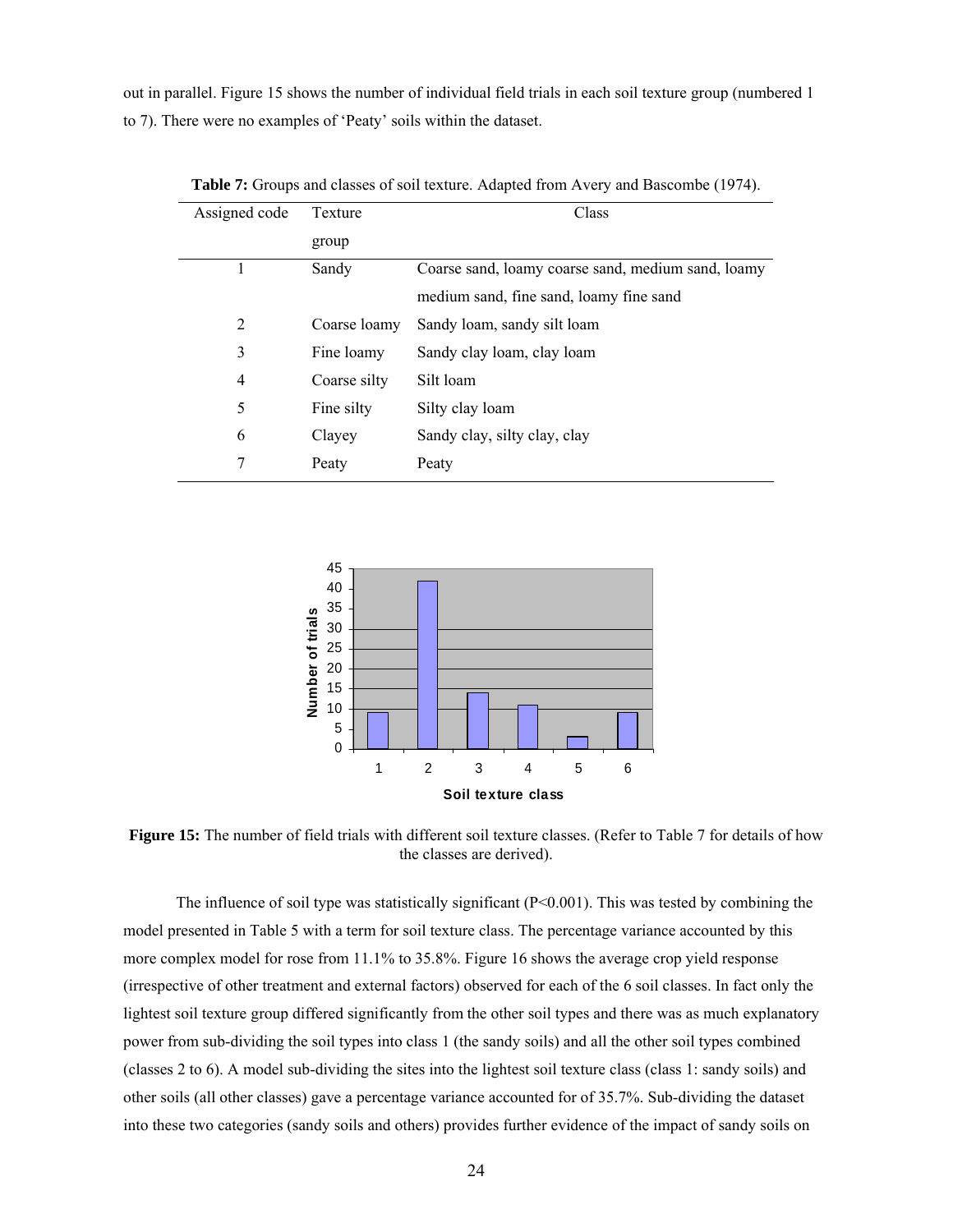the yield response to sulphur observed. A simple t-test comparing the average yield response on sandy soils compared to the average response on other soils was highly significant (P<0.001).



Figure 16: The average percentage yield response observed for data obtained from 6 different soil texture classes. Error bars are standard deviation of the mean.

#### **3.3.4 Over-winter rainfall**

 The original national status model of McGrath & Zhao (1995) used a value for total annual rainfall to estimate the risk of leaching sulphur from the soil. A number of approaches to describing the rainfall that occurred at each site were explored as part of the present project. It was concluded that the most appropriate variable was over-winter rainfall (sum of November to February). A regression of total over-winter rainfall and yield response provides an explanation of 33.6% variation in the data. The statistics and parameter estimates for this regression are given in Table 8. It is clear from this analysis how significant the interaction between soil type and rainfall appears. The relationship between rainfall and yield response is positive (higher rainfall results in higher yield response) in all soil types apart of the lightest sandy soil (category 1).

|                     | COMPLETE MOULE 15 JJ.070. |                                            |             |               |  |  |  |
|---------------------|---------------------------|--------------------------------------------|-------------|---------------|--|--|--|
|                     | Parameter<br>estimate     | Standard error<br>of parameter<br>estimate | t statistic | t probability |  |  |  |
| Light (sandy) soils |                           |                                            |             |               |  |  |  |
| Constant            | 47.11                     | 2.86                                       | 16.46       | < 0.01        |  |  |  |
| Rainfall            | $-0.04337$                | 0.00789                                    | $-5.50$     | < 0.01        |  |  |  |
| <b>Other Soils</b>  |                           |                                            |             |               |  |  |  |
| Constant            | $-50.55$                  | 3.30                                       | $-15.32$    | < 0.01        |  |  |  |
| Rainfall            | 0.05766                   | 0.00937                                    | 6.15        | < 0.01        |  |  |  |

**Table 8:** A simple linear regression model to describe the effect of estimated over-winter rainfall on the crop yield response (% change compared to the equivalent control). The percentage variance accounted for by the complete model is 33.6%.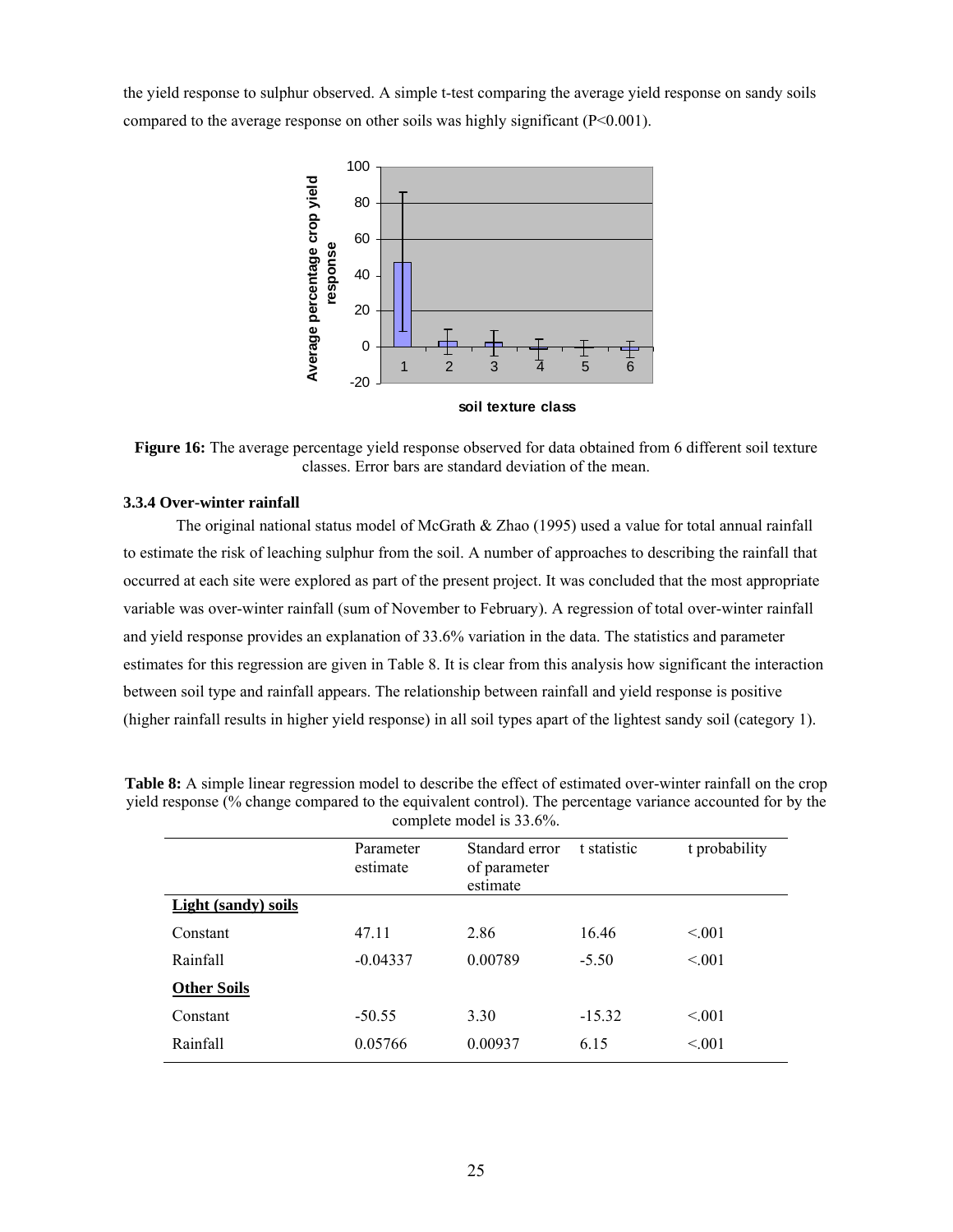### **3.4 Discussion**

Individual field experiments show a very variable response to the application of sulphur fertilisers. This variability was not as a result of differences in experimental design or of the treatments applied. Section 3.2 illustrates that the best statistical model of the combined dataset for all 88 trials (some 1282 individual plot values) can only explain 11% of the variation observed in the yield response on the basis of experimental treatments. This finding reinforces the view that yield responses of winter wheat to sulphur is dependent more on the site factors (soil type, rainfall, sulphur deposition, etc) than on the experimental factors (nitrogen or sulphur rates, form and timing of sulphur fertilisers).

The variability in crop yield responses observed can be largely explained by a model that includes the influences of site factors including over-winter rainfall, sulphur deposition and soil type. When these factors are considered individually they have some explanatory power. Sulphur deposition provides the least explanation of variation in yield response whereas a model that includes either soil type or over-winter rainfall provides better descriptions (increasing the percentage variance accounted for to 35.7% and 33.6% respectively). Only a regression model that accounts for all the factors and their interactions provides an effective description of this dataset, with 64.8% of the variance accounted for (Table 6).

The analysis confirms that some agronomic factors such as crop cultivar and sulphur application date (with the same, appropriate windows as nitrogen fertiliser application) are not important when compared with the influence of site factors. The significance of all three site factors is an important finding and confirms the predictions of previous work. However, the relative contribution of these three factors does differ somewhat from previous findings (McGrath and Zhao, 1995). The influence of sulphur deposition is now found to be less important than that of soil type and winter rainfall. This is likely to be due to a combination of decreased overall sulphur deposition coupled with the relatively small range of deposition rates now experienced in rural areas of the UK (Figure 1 and Figure 9).

The contribution of soil type seems pre-eminent but in fact only the very lightest soils are clearly distinguished from the range of other soil types observed. There is a trend of smaller yield responses with increasingly heavy soil textures but it is much less marked. The influence of rainfall is significant but there is an important interaction with soil type. It is only on soil types other than the lightest (sandy) that the tendency for higher over-winter rainfall to result in increased yield responses to sulphur application shows clearly (Figure 14). This is thought to be due to increased leaching of sulphate. On sandy soils, the relationship with over-winter rainfall is not seen, as these soils are so easily leached, and have small sulphur reserves and are therefore intrinsically responsive.

Using this non-systematic set of field trials we were not able to test the influence of other key agronomic factors that could potentially influence crop yield response, namely previous cropping and manuring history. There were not enough field trials where the cropping history and manuring history were available in enough detail. Agronomic factors such as these are best explored using targeted field experimentation rather than a meta-analysis of existing field trials.

26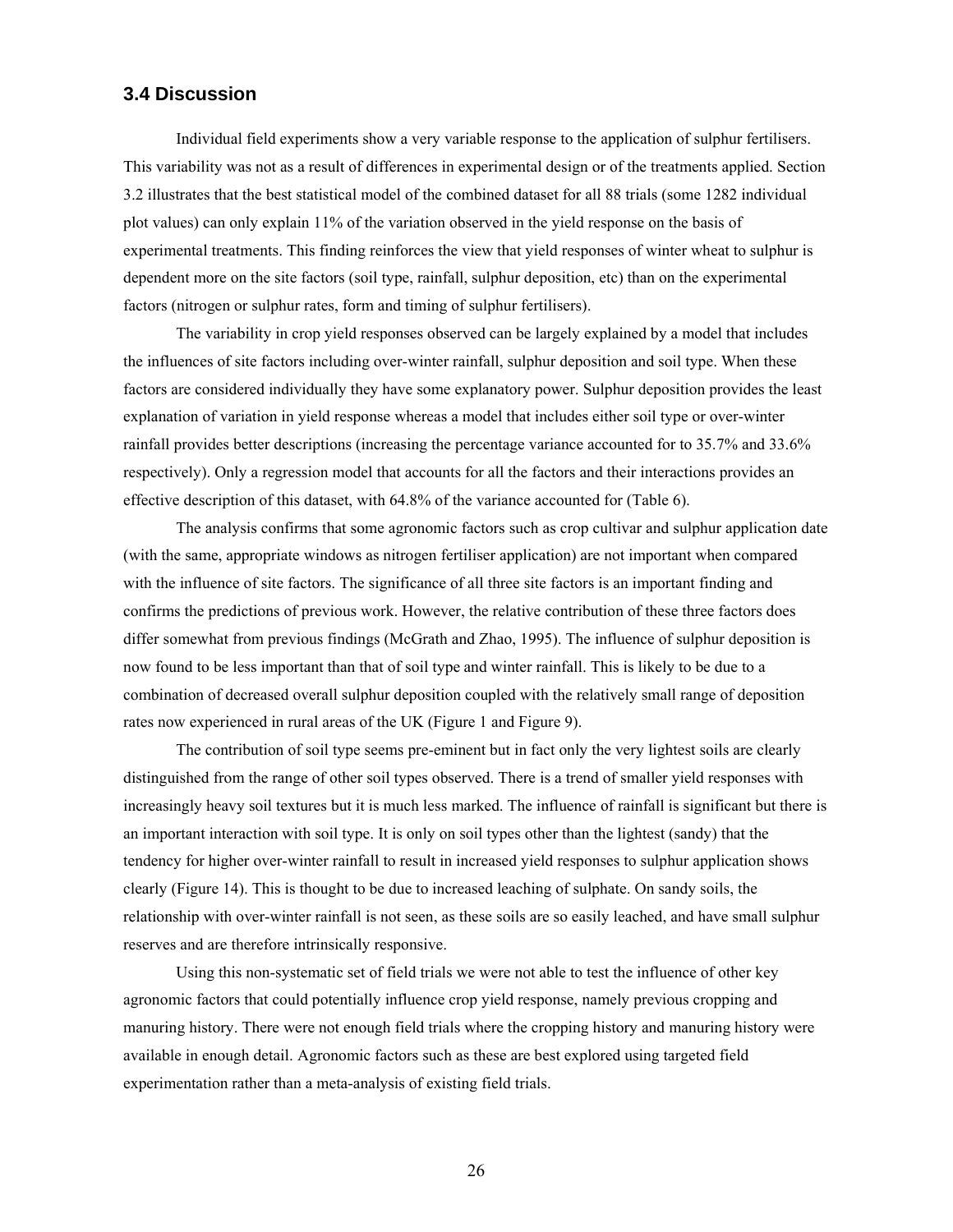## *4. Development of decision support framework*

Using the analysis presented in Section 3 as a basis we have created a simple matrix system to estimate the responsiveness of individual wheat crops to sulphur fertiliser. The analysis presented in Section 3 provides an important guide in the creation of a decision support framework. It is not appropriate however to adopt the precise quantitative relationships revealed in the regression analysis. The dataset on which it is based is not systematic across sites and years and the coverage of the full range of site factors is not exhaustive.

Using the analysis in Section 3 together with previous work on the creation of a model to estimate the national status (McGrath & Zhao 1995) of sulphur responsiveness in cereals, we have devised a simple matrix system to help growers and their advisors to understand the potential yield responsiveness to sulphur fertilisers which they might experience.

## **4.1 Categorisation of site factors influencing yield response**

 Each of the three site factors was categorised to simplify the creation of a decision support framework and to allow a simple matrix to be created where the likely responsiveness can be looked up for individual situations. The categories were developed on the basis of the analysis carried out in Section 3 but also guided both by expert opinion and previous studies on the sulphur nutrition of cereal crops.

#### 1. Soil type

 The analysis has demonstrated the need to consider sandy soils in a separate distinct category to all other soil texture types. A further separation is made between Medium and Heavy soils on the basis of the trend observed in the analysis of lower yield response in heavier soils (Figure 16). The division between clay and other soils is made on the basis of previous expert knowledge of the characteristics of soils in these two categories. Refer to Table 7 for more detail of the soil categories (numbered 1 to 7).

- Sandy: Sandy soils (category 1)
- Medium: Loamy and coarse silty soils (category 2,  $3 \& 4$ )
- Heavy: Clayey and fine silty soils (category  $5 & 6$  includes peaty soils 7)

#### 2. Over-winter rainfall

- Low: Less than 175mm
- Medium: 175mm to 375mm
- High: More than 375mm

#### 3. Sulphur deposition

Reflecting the findings of the analysis, very little account was taken of the estimated sulphur deposition in constructing the matrix. However, some account was taken of situations where high deposition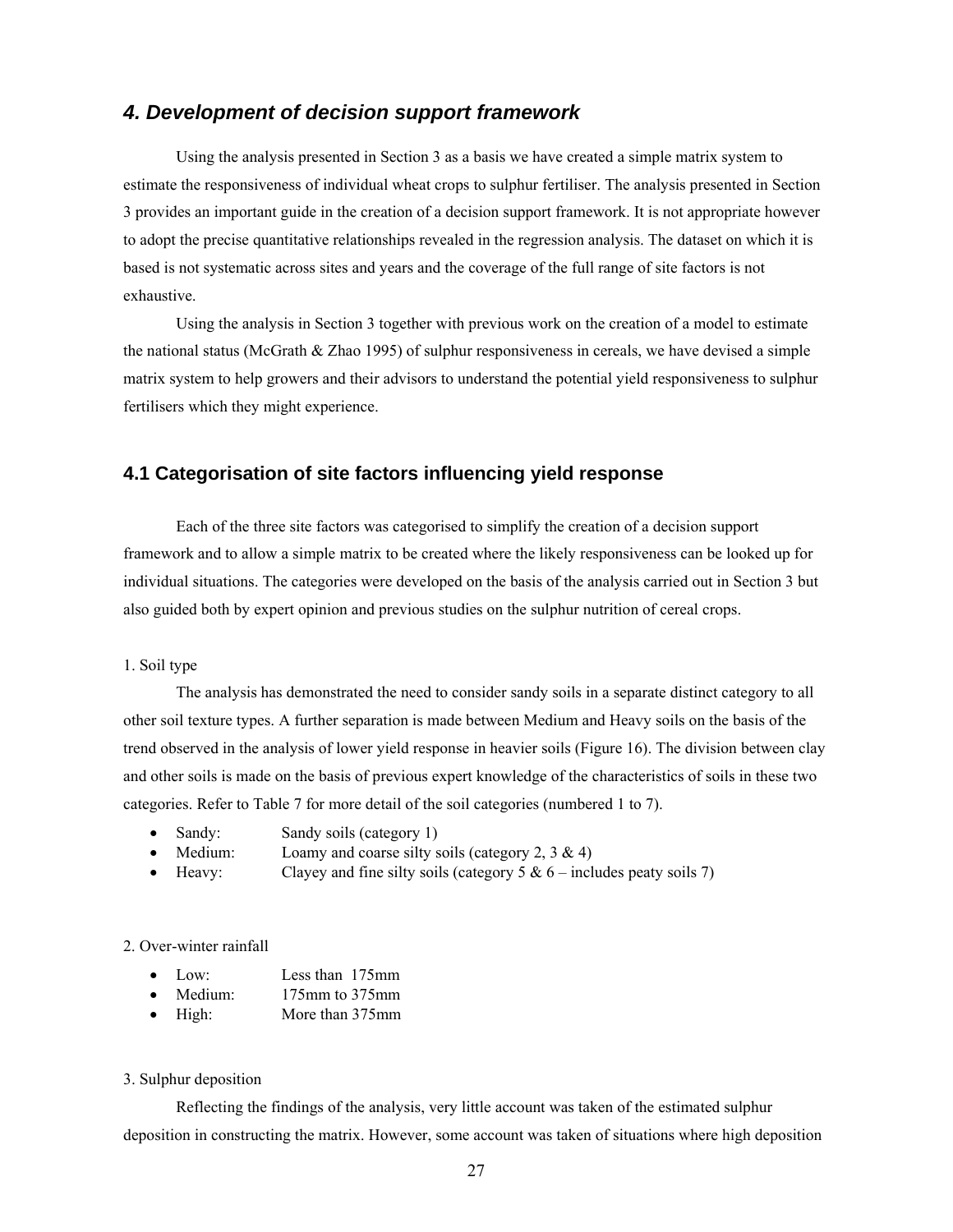rates might be experienced. Although not within the range of sulphur depositions within the dataset (Figure 9), a rate of 15 kg S/ha/year was included as a cut-off. This value is based on our knowledge of the sulphur requirement of wheat.

- Low: Less than 15kg S/ha/year
- High: More than 15kg S/ha/year

### **4.2 Matrix system to estimate yield responsiveness**

The categories created above give rise to a  $3 \times 3 \times 2$  matrix (soil type x over-winter rainfall x sulphur deposition). The likely crop responsiveness to sulphur for each cell of the matrix was estimated using three broad categories (High, Intermediate and Low). These estimates are based on the findings of our analysis. For example, crops grown on sandy soils were demonstrated to be highly responsive in all situations.

| a) High sulphur deposition sites $(\geq 15 \text{ kg S/ha/year})$ |                      |              |              |  |  |
|-------------------------------------------------------------------|----------------------|--------------|--------------|--|--|
|                                                                   | Over-winter Rainfall |              |              |  |  |
| Soil texture                                                      | Low                  | Medium       | High         |  |  |
| Sandy                                                             | High                 | High         | High         |  |  |
| Loamy and coarse silty                                            | Low                  | Intermediate | Intermediate |  |  |
| Clay, fine silty or peaty                                         | Low                  | Low          | Low          |  |  |
| b) Low sulphur deposition sites $\left($ <15kg S/ha/year)         |                      |              |              |  |  |
|                                                                   | Over-winter Rainfall |              |              |  |  |
| Soil texture                                                      | Low                  | Medium       | High         |  |  |
| Sandy                                                             | High                 | High         | High         |  |  |
| Loamy and coarse silty                                            | Low                  | High         | High         |  |  |
| Clay, fine silty or peaty                                         | Low                  | Low          | Intermediate |  |  |

**Table 9:** A simple matrix system to estimate the likely responsiveness of wheat crops to sulphur fertilisers.

#### **4.3 Revised national status maps**

 By using the matrix presented in Table combined with the databases of soil type, rainfall and sulphur deposition collated in Section 1.1 an updated model of the national status was created (Figure 17). This revised model updates and improves the estimates presented in McGrath and Zhao (1995) by including the findings of this recent analysis. The percentage of arable land in each of the broad risk categories estimated in this way provides an evaluation of the appropriateness of the decision matrix created. Table 7 presents the percentage of arable land that is predicted to be in three broad categories of yield responsiveness to sulphur. In the revised model, 26% of arable land is estimated to be in the category of high responsiveness to sulphur. This percentage is the same as the percentage of winter wheat crops showing a significant and positive response to sulphur applications discussed in Section 2.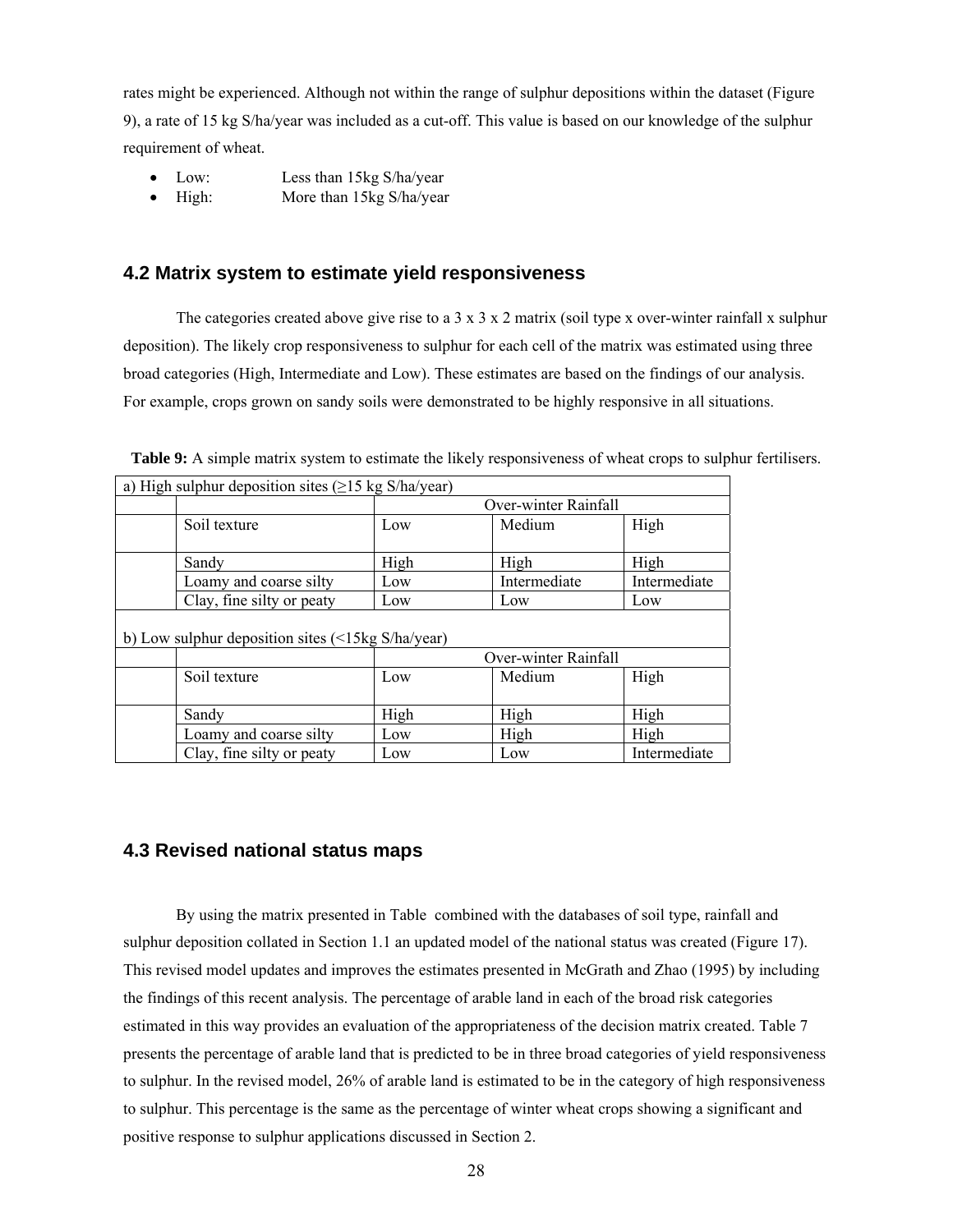|                             |       | Revised status Original status model (see |
|-----------------------------|-------|-------------------------------------------|
|                             | model | Section $1.1$ )                           |
| Low responsiveness          | 35    | 40                                        |
| Intermediate responsiveness | 39    | 30                                        |
| High responsiveness         | 26    | 30                                        |

Table 7: The percentage of arable land estimated to be in three categories of crop yield response to sulphur fertilisers in cereals crops grown there.



**Figure 17:** Estimates of the crop yield responses to sulphur fertilisers for cereal crops grown across the UK land area according to the new matrix system presented in Table 9.

## **4.4 Discussion**

The matrix system presented is simple and captures our understanding of the key factors driving variation in crop responsiveness to sulphur. Over-winter rainfall and soil texture are variables that are both readily available to growers and advisors. Maps of sulphur deposition should allow growers and advisors to obtain information about the approximate sulphur deposition status of their local area, especially as they only have to define if they are in an area of particularly high deposition (>15 kg S/ha/year) or not.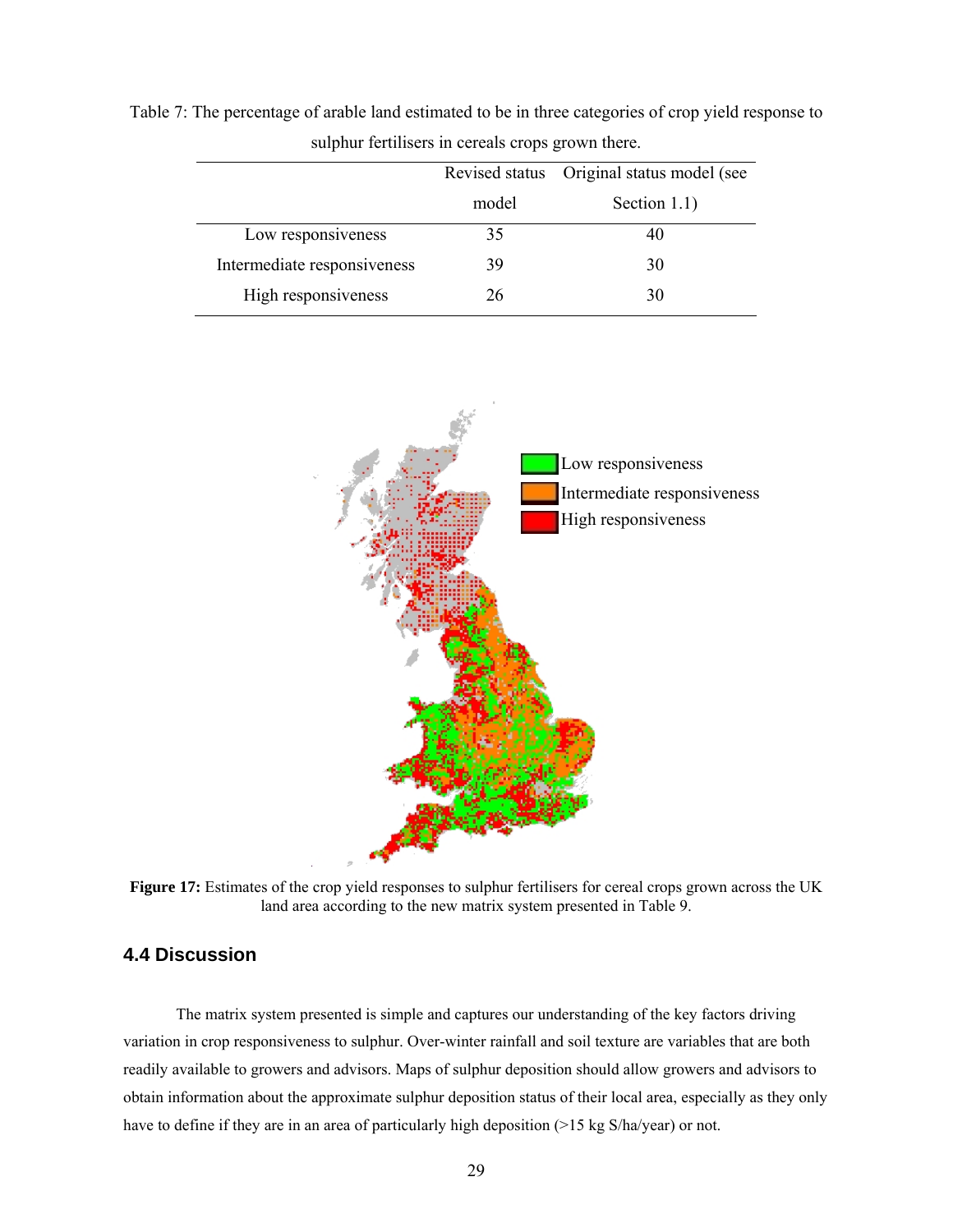Revision and refinement of the decision matrix system should be undertaken before it is disseminated to end-users. Perhaps the best approach to this would be by expert review; experienced scientists, farmers and advisors providing feedback about the realism of the advice given by the matrix in specific cases and the overall level of responsiveness predicted. As with any decision support approach, the dissemination of the information will be the key to maximising its uptake. The dissemination is made easier by the flexibility of this approach. The matrix can be presented as a simple paper-based system (to include a map of estimated sulphur deposition) or developed into a step-by-step computer based application.

The revision of the national status model for sulphur response of cereal crops provides useful confirmation of the validity of the decision matrix system. The overall level of yield responsiveness predicted is appropriate and the regional distribution of responsive and non-responsive crops is in accord with our understanding of the current status. When referring to the national model findings presented as a map (Figure 17) it is important to be aware of its limitations. Although the model is based on a very large set of databases for soil types, rainfall and sulphur deposition, it must be remembered that each data point on the map is 5 km x 5 km, within which substantial variation in soil properties is expected. For this reason the map is not intended to be used by growers or advisors to make decision about individual field, rather it provides a much larger scale overview of the national and regional status of crop responsiveness to sulphur, and the matrix is more appropriate to use when making local decisions.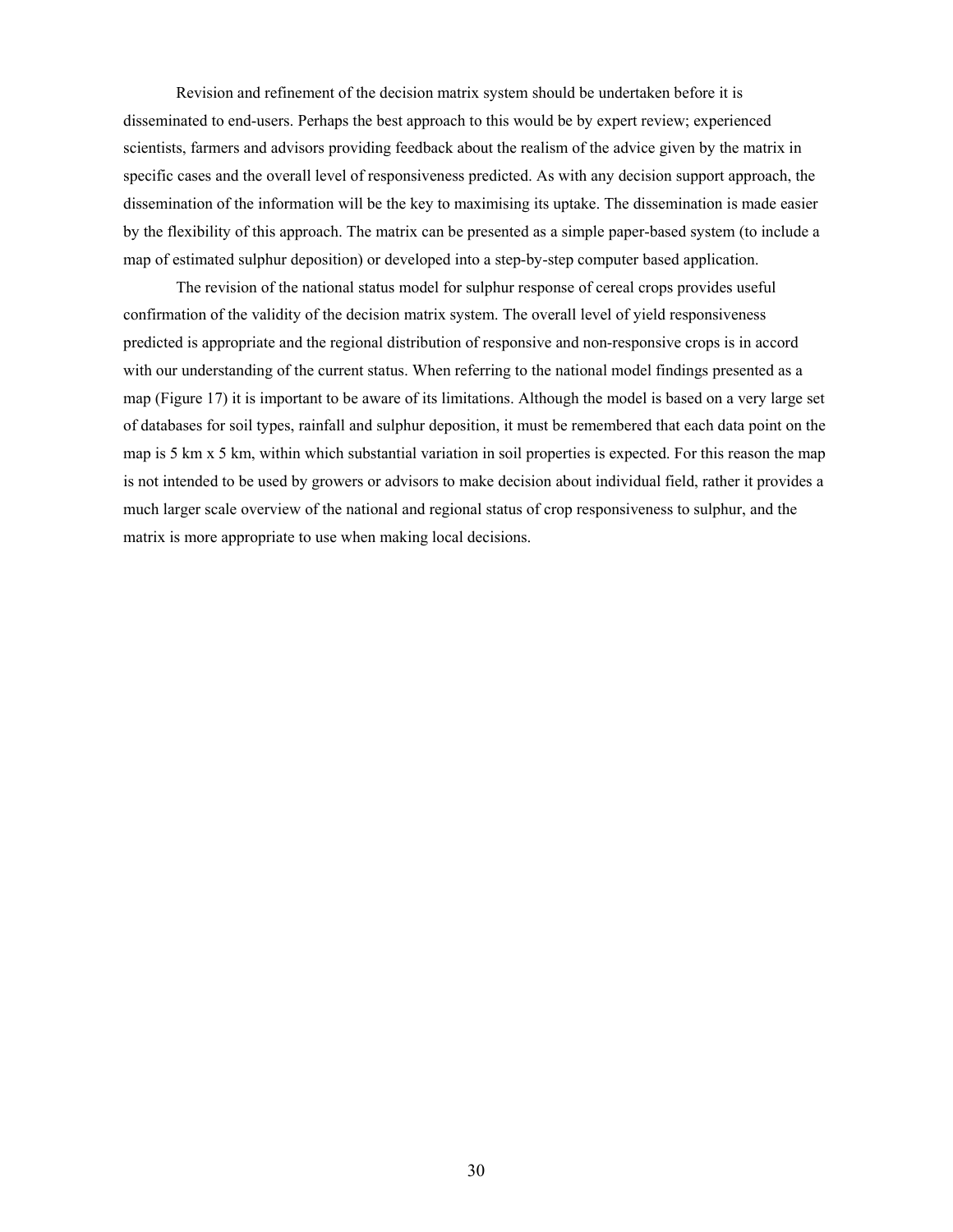## **References**

Anon 2005. British survey of fertiliser practise. AIC Ltd. ISBN 978 0 9552569 1 2

- Avery, B.W., and C.L. Bascombe. 1974. Soil survey laboratory methods. Vol. 6. Soil Survey of Great Britain, Harpenden, UK
- Blake,-Kalff, M.M.A., Zhao, F.J., Hawkesford, M.J. and McGrath, S,P. 2000. Diagnosis of sulphur deficiency in oilseed rape and wheat. Project Report No. 217. Home-Grown Cereals Authority, London.
- Blake-Kalff, M.M.A., Zhao, F.J., McGrath, S.P. and Withers, P. J. A. 2004. Development of the malate:sulphate ratio test for sulphur deficiency in winter wheat and oilseed rape. HGCA Project Report No. 327. Home-Grown Cereals Authority, London.
- Bower, J., Lampert, J., Broughton, G., Stedman, J., Pye, J., Targa, J., Kent, A. & Grice, S. 2005. Air Pollution in the UK: 2005. A report by NETCEN for Defra and devolved administrations – reference Netcen/ED48692008
- Haines-Young, R.H., Barr, C.J., Black, H.I.J., Briggs, D.J., Bunce, R.G.H., Clarke, R.T., Cooper, A., Dawson, F.H., Firbank, L.G., Fuller, R.M., Furse, M.T., Gillespie, M.K., Hill, R., Hornung, M., Howard, D.C., McCann, T. , Morecroft, M.D., Petit, S. , Sier, A.R.J., Smart, S.M., Smith, G.M., Stott, A.P., Stuart, R.C. & Watkins, J.W. 2000. Accounting for nature: assessing habitats in the UK countryside HMSO ISBN 1 85112 460
- McCullagh, P. & Nelder, J. 1989 *Generalized Linear Models*. London: Chapman and Hall. ISBN 0-412- 31760-5.
- McGrath, S.P., Zhao, F.J. and Blake-Kalff, M.M.A. 2002. History and outlook for sulphur fertilisers in Europe. Proceedings No. 497. International Fertiliser Society. York.
- McGrath, S.P., Zhao, F.J., Withers, P.J.A., Sinclair, A.H. and Evans, E.J. 1995. Sulphur nutrition of cereals in Britain: Yield responses and prediction of likely deficiency. Project Report No. 115. Home-Grown Cereals Authority, London.
- McGrath, S.P. & Loveland, P.J. 1992. The soil geochemical atlas of England and Wales. Balckie Academic and Professional Press
- McGrath, S.P., Zhao, F.J., Withers, Evans, E.J., Monaghan, J.M., Salmon, S.E. and Shewry, P.R. 1999. Yield and breadmaking quality responses of winter wheat to sulphur fertiliser. Project Report No. 197. Home-Grown-Cereals Authority, London.
- McGrath, S.P. & Zhao, F.J. 1995. A risk assessment of the sulphur deficiency in cereals using soil and atmospheric deposition data. Soil Use and Management 11, 110-114.
- Perry, M. & Hollis, D. 2005 The development of a new set of long-term climate averages for the United Kingdom International Journal of Climatology, 25, 1023-1039.
- Riley, N.G., Zhao, F.J. and McGrath, S.P. 2000. The efficiency of different sulphur fertilisers under UK conditions. Project Report No. 222. Home-Grown Cereals Authority, London.
- Withers, P.J.A., Chalmers, A.G., Hodgson, I.H., Kane, R., McGrath, S.P., Zhao, F.J., Sinclair, A.H., Evans, E.J. and Bilsborrow, P.E. 1997. Diagnosis and prediction of sulphur deficiency in winter wheat and barley. Project Report No. 142. Home-Grown Cereal Authority, London.
- Zhao, F.J., McGrath, S.P., Blake-Kalff, M.M.A., Link, A. and Tucker, M. 2002. Crop responses to sulphur fertilisation in Europe. Proceedings No. 504. International Fertiliser Society. York.
- Zhao, F.J., Fortune, S., Barbosa, V.L., McGrath, S.P., Stobart, R., Self, M.,Bilsborrow,P.E., Booth, E.J., Brown, A. and Robson, P. 2005, Sulphur requirement of malting barley: effects on yield and quality and diagnosis of sulphur deficiency**.** Project Report No. 369. Home-Grown Cereals Authority, London